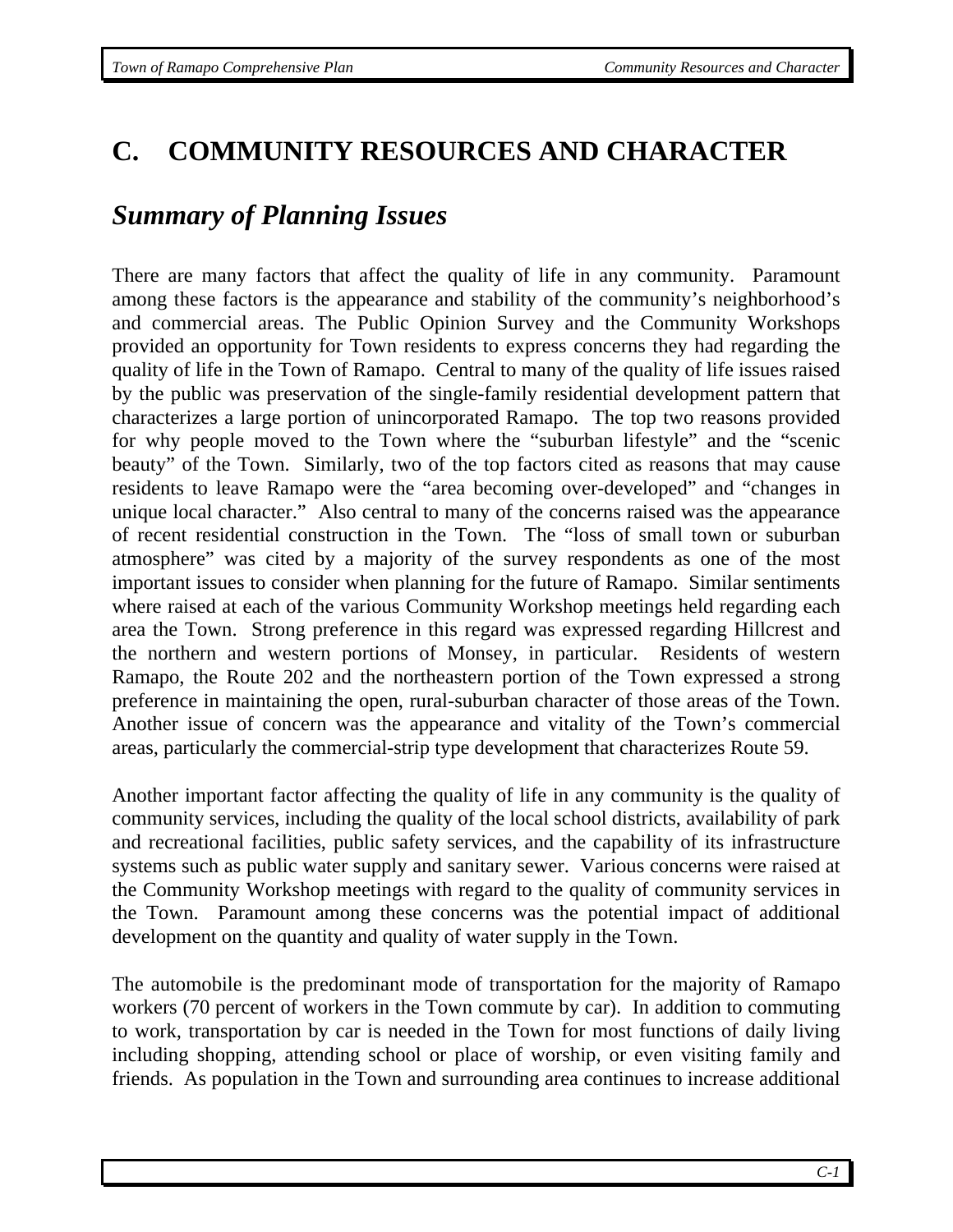demands will be placed on the Towns roadways. The Basic Studies document and the Public Opinion survey identified a number of roadways and intersections currently experiencing traffic congestion, including reduced speeds. These include segments of Route 59, Route 202, Route 45, Route 306, Maple Avenue, and College Road. Many of these roadways are two-lane roadways and the traffic congestion identified during peak hours was typically at or near signalized intersections. Traffic congestion on these roads is typically related to school traffic or commuter traffic, or in and around commercial establishments.

# *Goal and Objectives*

- **Goal: Maintain the quality of life in the Town by enhancing and preserving the character of Ramapo's neighborhoods and commercial corridors, maintaining the high quality of community services and facilities provided to Town residents, and providing an integrated and efficient transportation network.**
- **1. Objective:** Preserve the quality, character and stability of the Town's neighborhoods by preventing the intrusion of incompatible uses in residential areas and distributing land uses in such a manner that potential conflicts between uses are minimized.
- **2. Objective:** Ensure that such additional development occurs at a scale and in a manner that is appropriate to the area and that serves to preserve and enhance the character and diversity of Ramapo's neighborhoods and commercial areas.
- **3. Objective:** Support new businesses, facilities, programs and events that serve the social, religious and cultural interests of the Town's residents.
- **4. Objective:** Provide an appropriate range of recreational and social facilities of such type and in such locations that are needed, wanted and accessible to the widest possible range of Town residents.
- **5. Objective:** Maintain the high quality utility systems that serve the residents of the Town, including public water supply and sanitary sewer.
- **6.** Objective: Encourage improvements to meet existing and future transportation needs in the Town including: improvements to the roadway network that relieve areas of specific traffic congestion and/or that mitigate specific traffic hazards;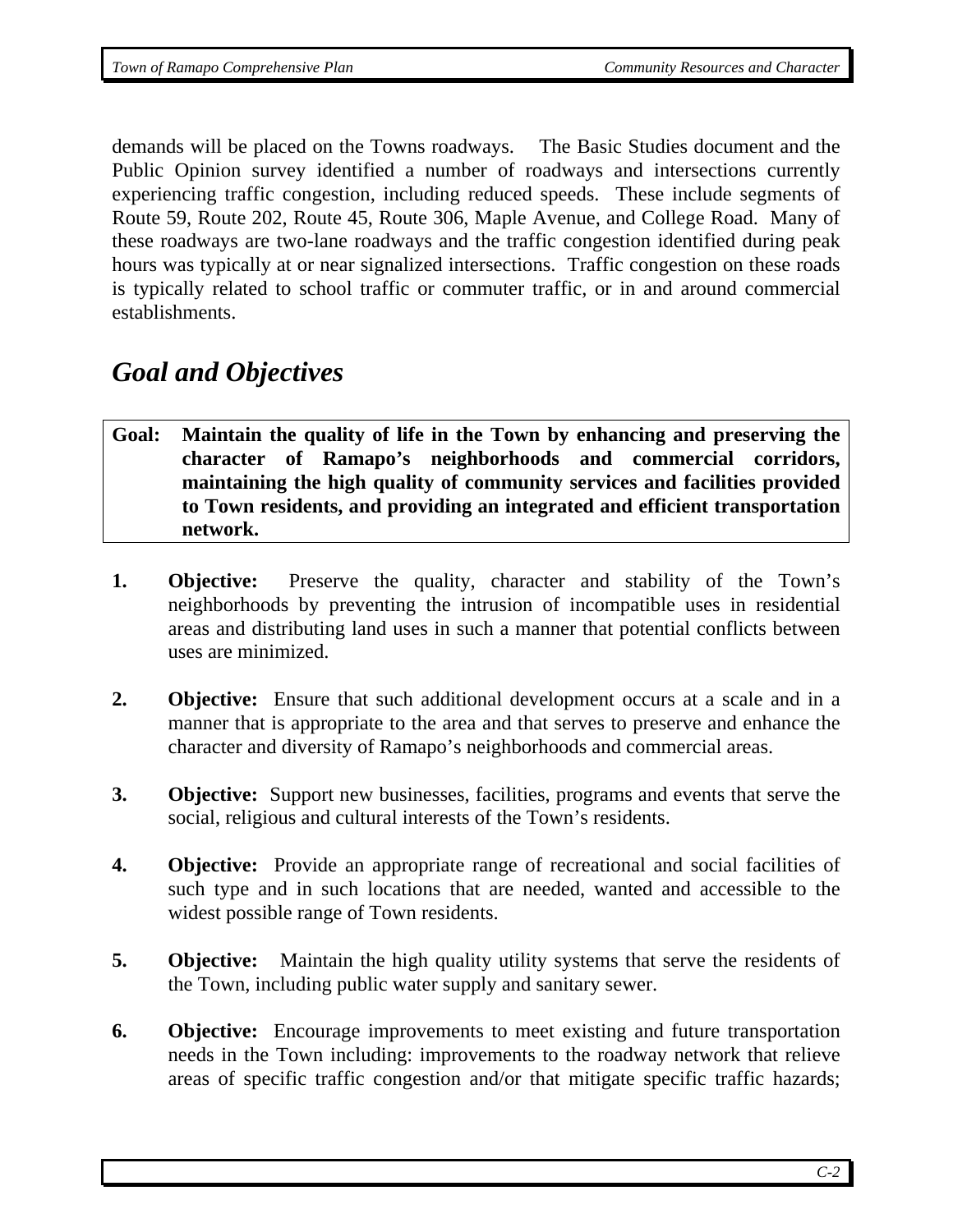improvements to scheduling, service and facilities of existing mass transit systems so as to promote the use of mass transit by Town residents, support of alternative means of transportation including the construction of sidewalks particularly in areas of the Town with high levels of pedestrian traffic; and support of land use patterns that will use transportation systems most effectively and minimize potential additional congestion.

## *Planning Recommendations and Implementation Strategies*

- 1. *Neighborhood Character.* The following implementation measures are encouraged in order to maintain and enhance the character and stability of the Town's residential neighborhoods:
	- a. Preservation of Existing Residential Zoning Patterns

The vast majority of the Town is located within one of the Town's single-family residential zoning districts. Generally, the overall pattern of residential density consists of the highest densities in Monsey (particularly in proximity to Route 59) with decreasing levels of density in roughly concentric circles around this area. The highest density residential zone in the Town (i.e., the R-15C District) is located in the central part of Monsey. The next highest density zone (the R-15 District) is located in Monsey and Hillcrest, usually surrounds the R-15C District and generally acts a transition to the lower density areas to the north and west. The lower density single-family residential zones (e.g., the R-25, R-35, and R-40), generally form a ring around the higher density residential zones that are located Monsey. The outer-ring is comprised of the lowest density residential zones (i.e., the RR-50 and RR-80) and overlays the most rural and environmentally-sensitive areas of the Town including the western and northeastern portions of the Town.

This Plan recommends the continuation of this existing overall pattern of residential density. To that end, this plan recommends that the vast majority of the residential areas of the Town retain their current zoning district designations and recommends measures that should be taken to maintain the existing character of the Town's neighborhoods. The recommended zone changes in the Monsey area (e.g., from R-15 to R-15C) are consistent with this overall pattern of residential density.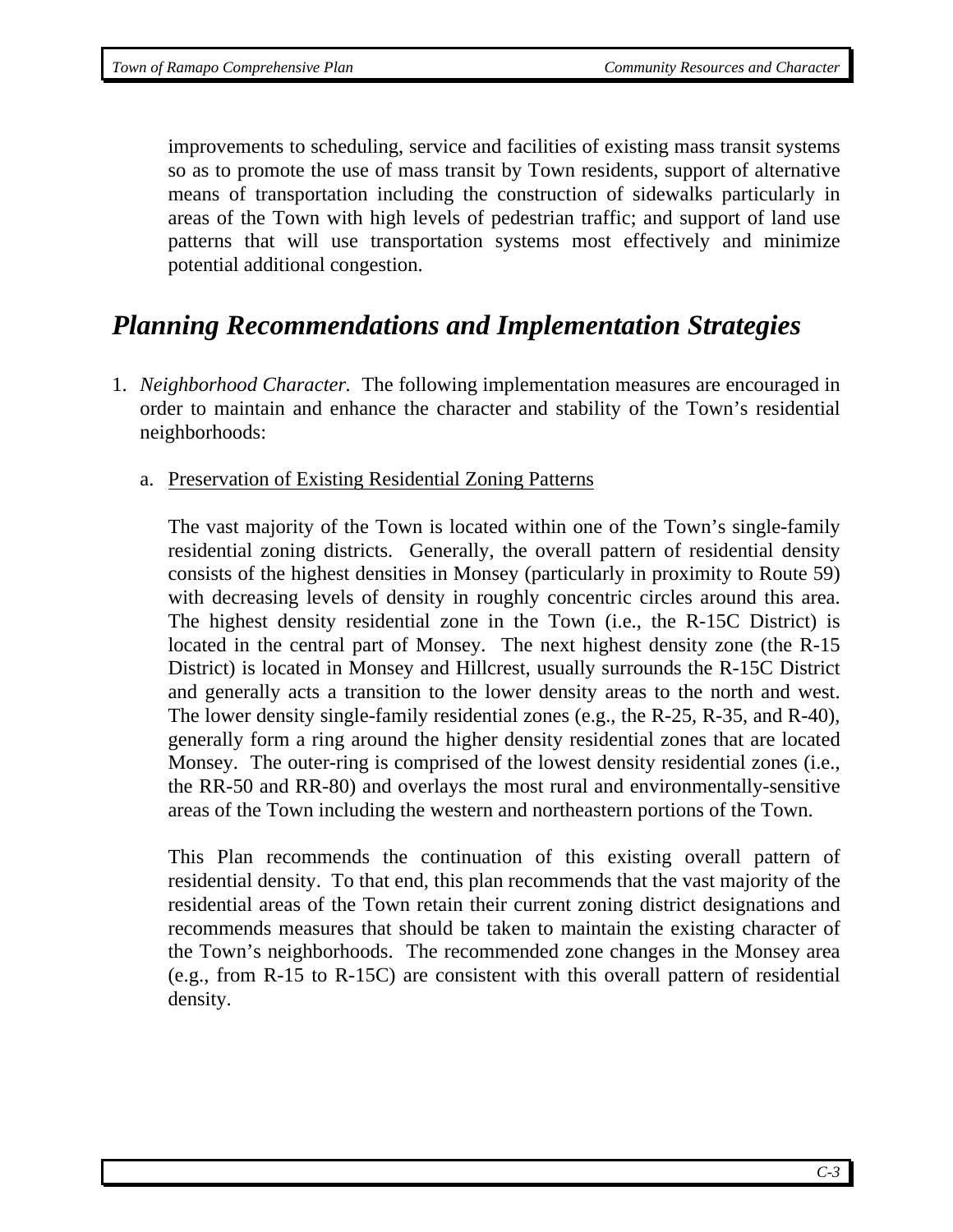

 *The plan recommends that the vast majority of the residential areas of the Town retain their current zoning district designations and recommends measures that should be taken to maintain the existing character of the Town's neighborhoods.* 

## **[Note: Refer to the "Future Land Use" section and, specifically, the "Land Use Plan" map that recommends the continuation of this existing overall pattern of residential density.]**

## b. The R-15C District

As indicated in the "Housing" chapter, the Town Board has reacted to the continual and growing need for housing in the Town over the last decade or so through the creation, amendment and expansion of the R-15C zoning district. The R-15C District, which permits 1-, 2- and 3-family detached and semi-attached dwellings on lots of varying size, has provided additional housing in the Monsey area at densities up to approximately 12 units per acre, which are comparable to densities permitted in standard multi-family districts found in other communities similar to the Town of Ramapo. However, numerous concerns have been raised regarding the appearance of developments constructed in accordance with the requirements of the R-15C District. Most of these concerns result from the fact that the R-15C District allows relatively high-density residential development through the subdivision process so that the development is comprised of numerous separately-owned lots with: no common design or architectural theme from lot to lot; no central responsibility regarding property maintenance and refuse collection; and no requirements regarding the provision of open space and recreation facilities and other facilities and services commonly required of higher density residential development.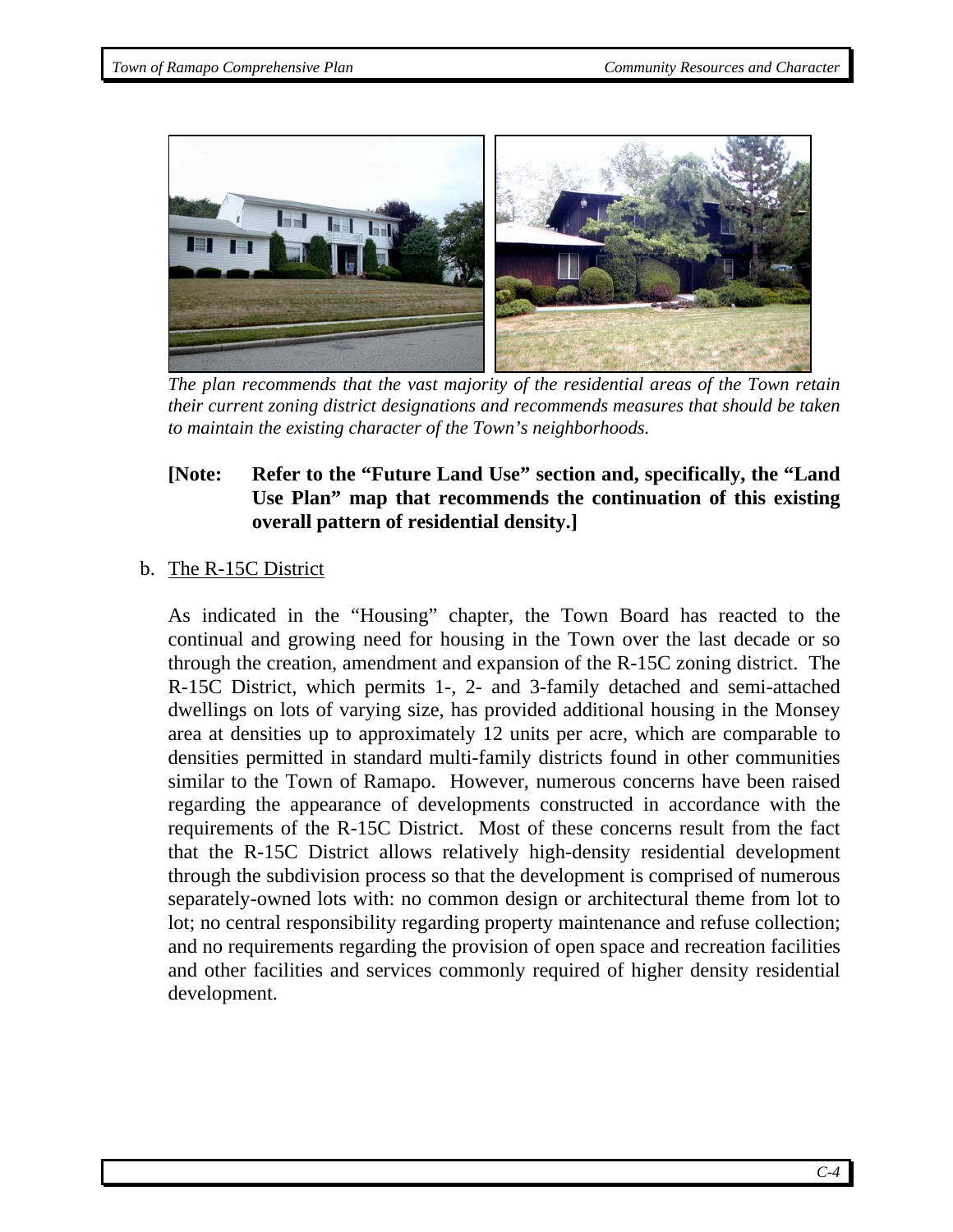

 *Concerns regarding the appearance of developments constructed the R-15C District result from the fact that the R-15C District allows relatively high-density residential development through the subdivision process so that the development is comprised of numerous separately-owned lots*  with no common design or architectural theme. Design standards, including minimal *architectural standards and minimal landscaping requirements, are recommended. For example, limitations regarding the construction of decks in front of buildings should be considered.* 

- (1) This Plan recommends extension of the R-15C District in the future only in certain areas so as to allow the construction of new 2 and 3-family dwellings, or the conversion of existing homes into 2 and 3-family dwellings, to address housing needs in existing neighborhoods. The Plan recommends against the extension of the R-15C District onto large undeveloped properties or properties proposed for redevelopment (where a standard multi-family district that allows townhouses or garden apartment buildings would be more appropriate as described in the "Housing" chapter).
- (2) In addition, the Plan recommends that design standards be created to address some of the particular issues raised regarding the appearance of multiple unit dwellings constructed in the R-15C District including minimal architectural standards and minimal landscaping requirements.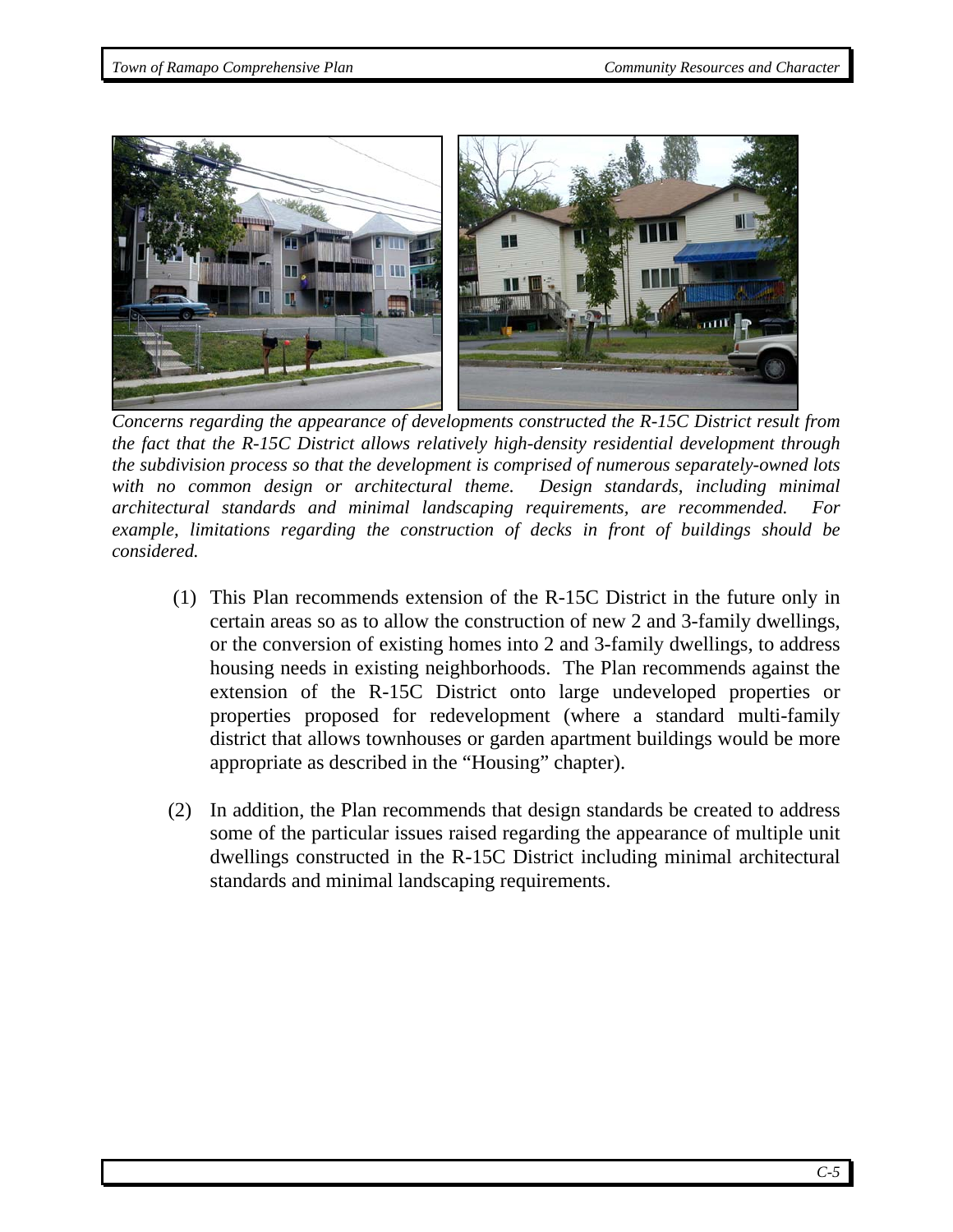

*Through the use of attractive architecture and landscaping, three-family homes can be constructed in the R-15C District in a manner that blends in with the surrounding neighborhood.* 

**[Note: The "Housing" section recommends the creation of standard multifamily zoning districts that would permit multi-family residential developments such as garden apartments and townhouses in lieu of extending the R-15C district onto large undeveloped properties or large properties proposed for redevelopment. It also recommends accessory apartment regulations that would permit the construction of a small accessory apartments in certain zoning districts.]** 

Consideration should also be given to adjusting the bulk requirements for the different permitted dwelling types so as to require smaller minimum lot sizes for the lower density dwelling types and larger minimum lot sizes for the higher density dwelling types. Currently, single-family detached dwellings in the R-15C District are required to be on 15,000 square foot lots, whereas three-family semiattached units may be located on 10,000 square foot lots. This does not make sense. Consideration should be given towards allowing one- and two-family dwellings on smaller lots than is required for three-family dwellings, for example.

- c. Places of Worship and Private Schools.
	- (1) *Places of Worship.* The Town of Ramapo is a very diverse place and contains residents observing various faiths. Places of worships and schools (public and private) are an integral part of the fabric of any community and the Town of Ramapo is certainly no different. Therefore, the zoning requirements regarding places of worship and schools should be revised in order to create a proper balance between the ability of worshipers to practice faith-related activities and the community's interest in minimizing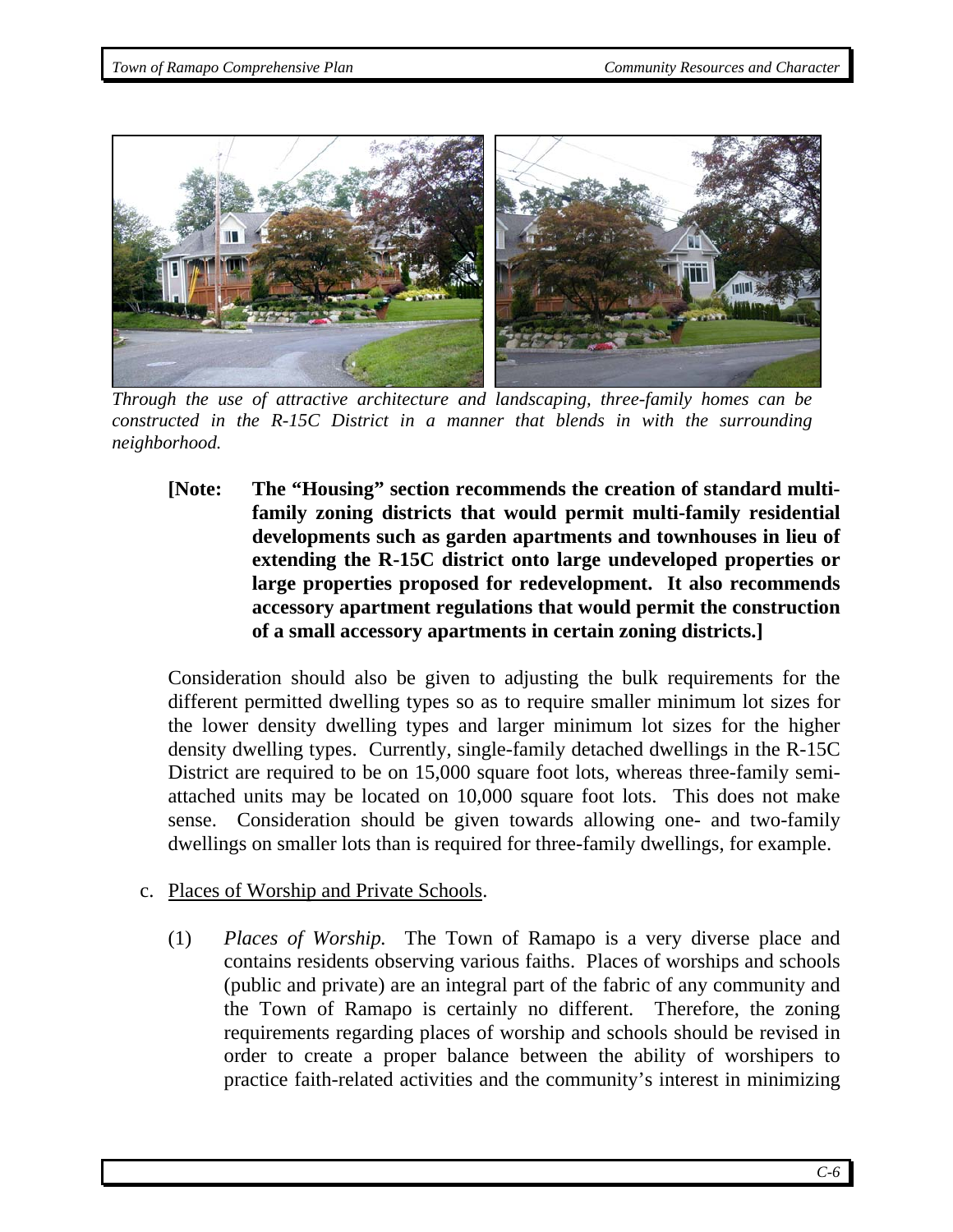impacts resulting from the placement of places of worship and private schools in residential neighborhoods.

Adjustments in the applicable bulk requirements for places of worship in certain zoning districts may be appropriate considering that the places of worship within the Town vary greatly in size and considering the requirements of certain sects of the Jewish faith that they walk to worship. For example, the Zoning Code currently contains the same minimum lot area requirement (i.e., 2 acres) for places of worship in the R-40 District (a low density single-family area) as it does for places of worship in the R-15C District (a much higher density area of the Town with a tremendous amount of pedestrian activity and a higher percentage of residents that walk to worship). A "sliding scale" wherein smaller lot area and less stringent bulk requirements would be required for places of worship in the more dense residential districts with larger lot area requirements and more stringent bulk requirements in the lower density areas of the Town should be considered. This "sliding scale" should be related to the size of the proposed place of worship building (i.e., the smaller the place of worship – the smaller the required lot area).

In addition, considering the vastly differing nature of places of worship in the Town, it is recommended that the off-street parking requirements be revised so as to provide the Planning Board with greater discretion at the time of site plan review as to the appropriate number of required parking for places of worship.

Finally, in order to encourage places of worship that blend in with the character of the surrounding neighborhood, appropriate architectural standards, more specific buffer requirements, and required pedestrian enhancements should be incorporated into the Zoning Code. More flexible lot area requirements would be particularly appropriate for smaller, neighborhood places of worship without significant parking needs.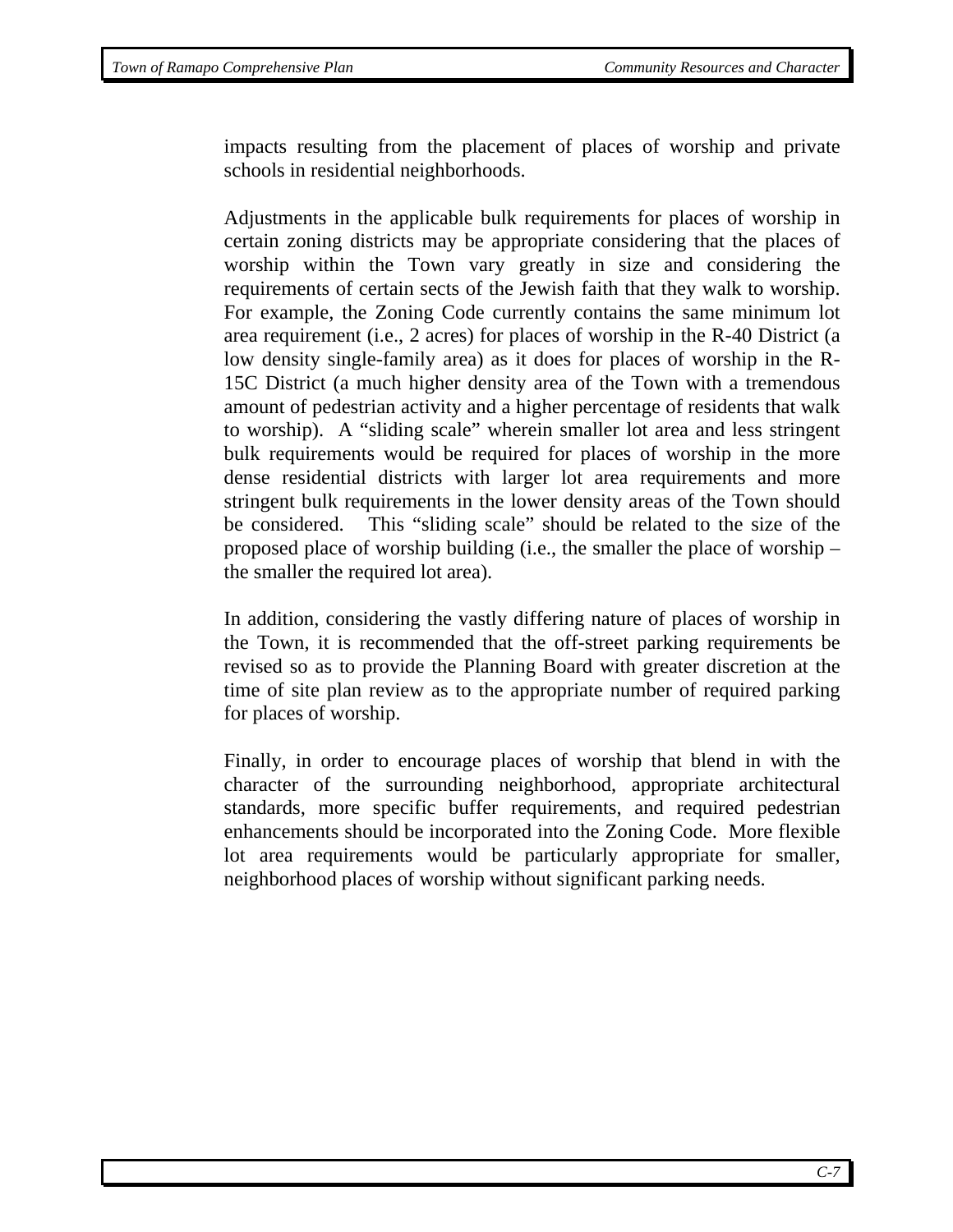

*Places of worships and schools (public and private) are an integral part of the Ramapo community. The Town's zoning requirements regarding places of worship and schools should be revised in order to create a proper balance between the ability of worshipers to practice faith-related activities and the community's interest in minimizing impacts resulting from the placement of places of worship and private schools in residential neighborhoods*.

(2) *Schools.* Similar to requirements for "places of worship," the Zoning Code currently contains the same minimum lot area requirement (i.e., 80,000 square feet) for schools in the R-40 District as it does for places of worship in the R-15C District. A"sliding scale" with respect to schools (wherein smaller lot area and less stringent bulk requirements would be required for schools in the more dense residential districts with larger lot area requirements and more stringent bulk requirements in the lower density areas of the Town) should also be considered. It is noted, however, that this approach may be limited with the respect to primary and secondary schools that typically require a certain minimum amount of land for recreational purposes.

Some communities have based the minimum lot area for schools on the number of students in the school – thus larger schools would require larger pieces of land, but smaller schools would be permitted on smaller pieces of land. Considering the prevalence of small private schools (many of which serve older teens and young adults not requiring the active recreational facilities of primary and secondary-school age children) in certain portions of unincorporated Ramapo such an approach may be particularly appropriate.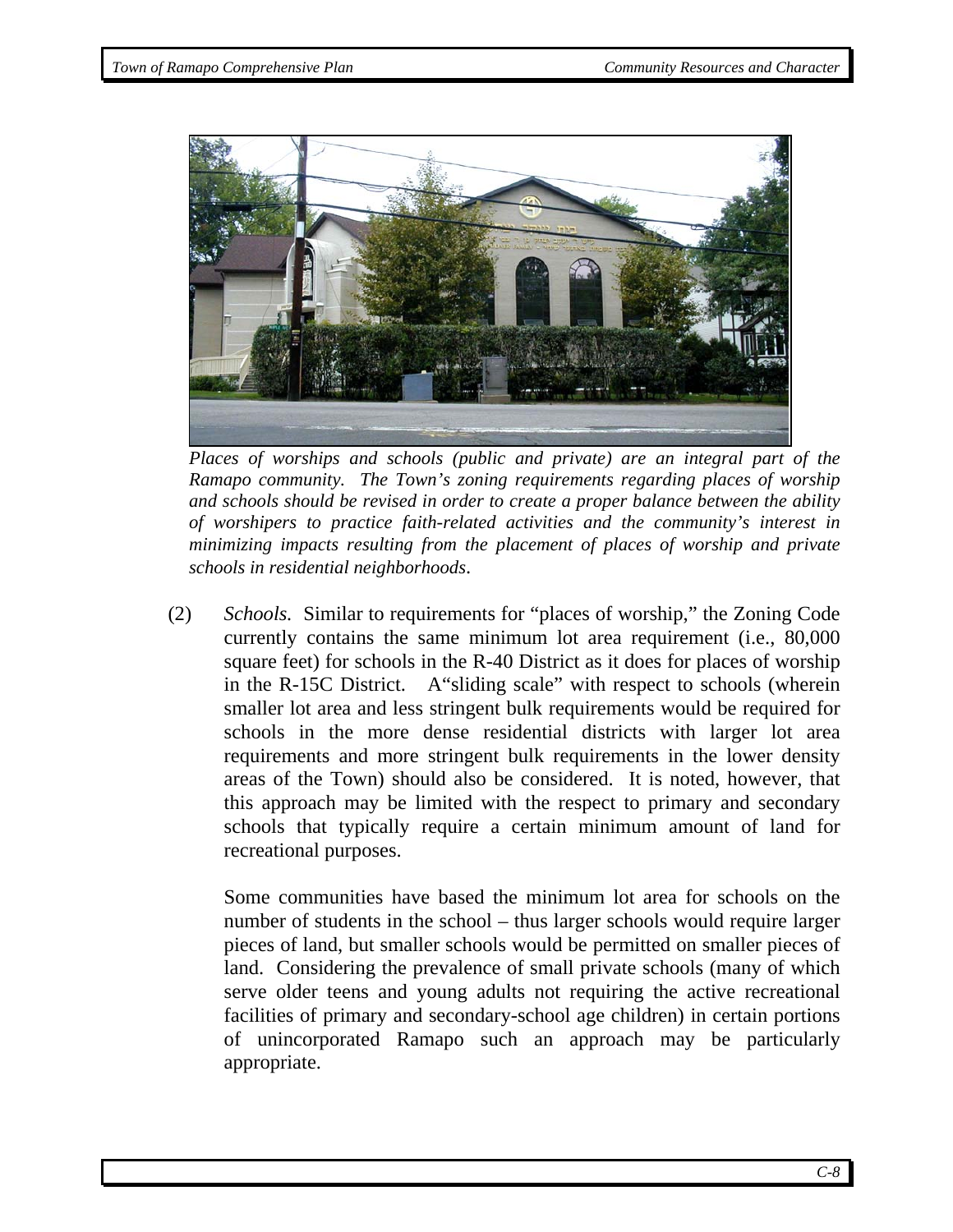The Town should investigate whether it would be appropriate to have different zoning standards for the different types of schools prevalent in the Town. For example, as noted above, schools serving post-high school area students would generally not be expected to require the land needed for active recreational facilities usually required for schools serving primary and secondary-school age children. In addition, special consideration should be given towards the appropriate off-street parking requirement for the different types of schools in the Town.

Finally, like for places of worship, the Town should consider specific requirements that would encourage schools that blend in with the character of the surrounding neighborhood, including appropriate floor area ratio requirements, minimal architectural standards, more specific buffer requirements, and required pedestrian enhancements.

- (3) *Student Housing.* The Town recognizes the need for married student housing within the Town and recognizes that an appropriate solution to this issue needs to be addressed. The Town should develop an appropriate approach to address this issue. A specific analysis of how to implement any zoning changes should be undertaken. Providing a proper balance between the need for married student housing and the community's interest in minimizing impacts to neighboring areas would be a critical consideration.
- d. Reevaluation of Permitted Uses and Dimensional Requirements in Residential Districts. The Town should review the permitted uses in the Town's residential zoning districts as listed in the *Table of General Use Requirements – Part I: Residential Districts* in the Town's Zoning Code. The Town may find that it would no longer be appropriate to permit certain uses, such as hospitals or sanitoriums, in residential areas of the Town.

The Town should also reevaluate the applicable dimensional requirements for uses permitted in residential districts (as indicated by the applicable "use group" in the table referenced above). For example, the dimensional requirements for "outdoor recreation facilities, including golf courses," which permit such uses on lots as small as 2 acres should be reevaluated in light of the realistic availability of land for such purposes.

2. *Commercial Character.* The following implementation measures are encouraged in order to maintain and enhance the character and vitality of the Town's commercial areas: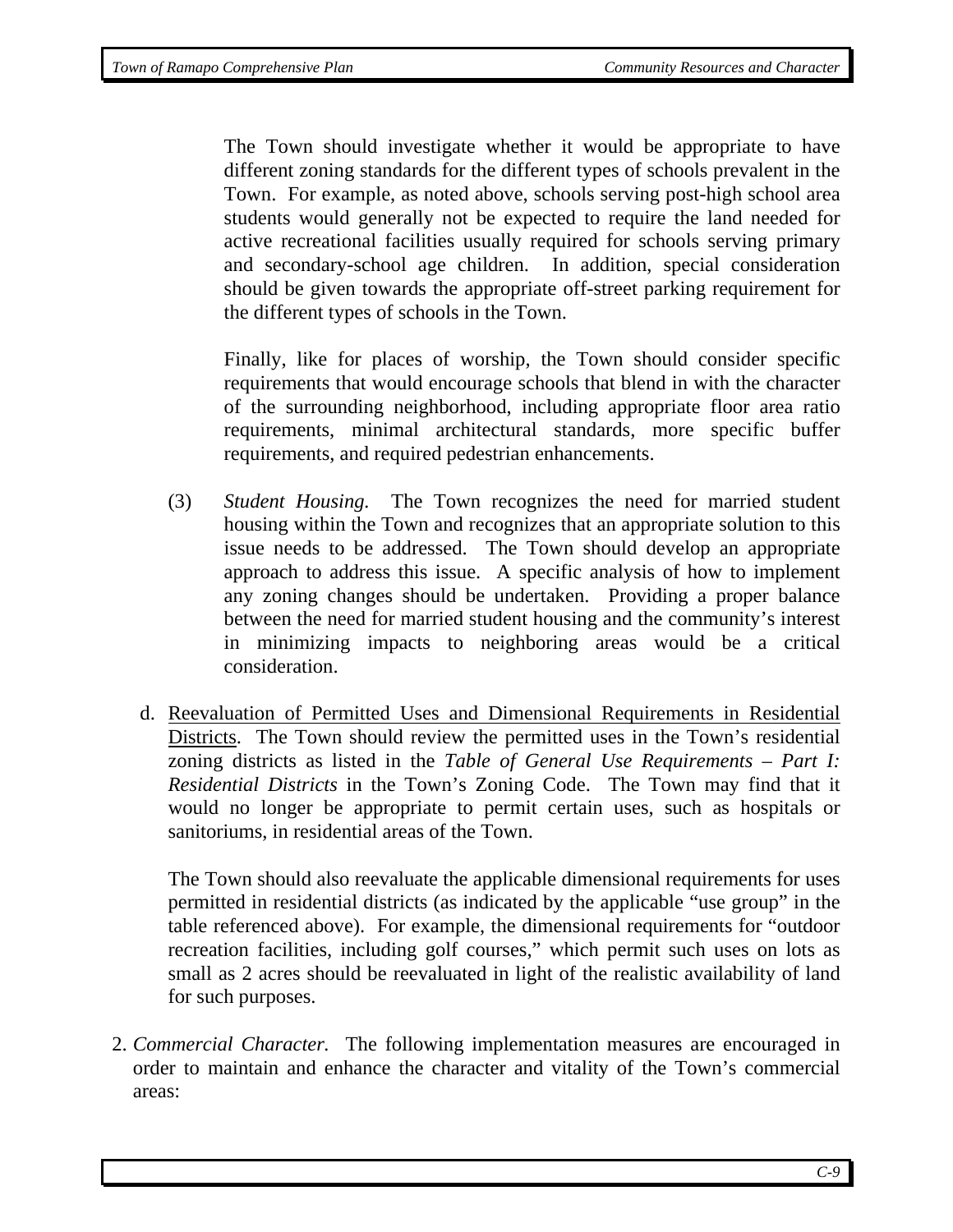- a. Site Design Standards. Many form their opinion of a community based on what the see through their car windows as they drive through the community. One of the most noticeable aspects of a community is its commercial corridors (e.g., Route 59, and portions of Route 202 and Route 45). Many of the commercial areas of the Town could use a facelift. Insufficient landscaping and excessive signage in commercial areas affect the community's image. Many communities are taking aggressive efforts to improve the appearance of their commercial strips. The Town should consider a number of measures to improve the appearance and vitality of its commercial areas.
	- (1) The Town should review its site design standards in order to determine whether the requirements within it are specific and sufficient enough to ensure attractively-designed commercial and multi-family developments. Many communities have chosen to upgrade their site design standards so as to include:
		- ° Traffic circulation and access management provisions, including requirements encouraging or requiring cross-access and shared entrance drives between adjacent properties;
		- Detailed provisions regarding perimeter landscape buffering, internal parking lot landscaping, detailed provisions as to required minimal landscaping quality, quantity and size;
		- ° Specific lighting standards that prescribe the type, height and power of lighting fixtures and overall illumination levels permitted within commercial and multi-family developments; and,
		- ° Provisions regarding architectural design of structures, including standards related to such design elements as facades, roof lines, windows, architectural detailing, materials and color.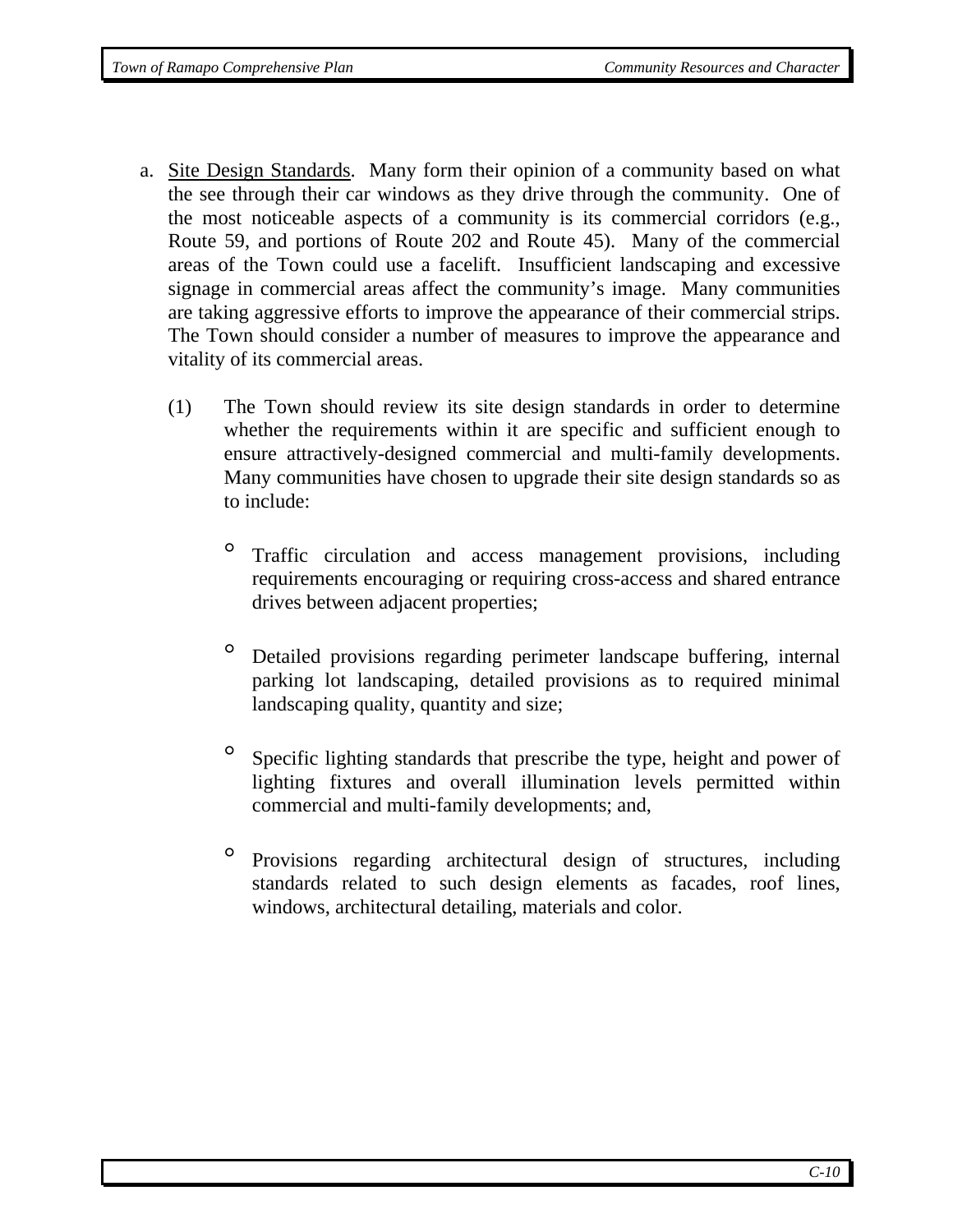

*Parking lots can be attractively landscaped and conveniently located and designed to encourage people to park their vehicles then walk to various shops, restaurants and commercial establishments.* 

- (2) The Town should also evaluate the existing sign regulations in the Town to identify options for standards that will improve the visual image of the business districts through the application of appropriate requirements pertaining to scale, style, illumination and other features for signs.
- (3) Obviously, a critical component of improving the appearance of such developments is enforcement. The Town's Building Department should aggressively enforce the site plan requirements approved by the Town, including follow-up inspections for compliance and maintenance. For example, the Town's enforcement of site plan landscaping requirements should continue to identify whether the required trees, shrubs, plantings, berms and property line buffers have been installed and maintained within development projects.
- b. Reevaluation of Permitted Uses and Dimensional Requirements in Non-residential Districts.
	- (1) The Town should review the *Table of General Use Requirements Part II: Nonresidential Districts* and the *Table of Bulk Requirements* in the Town's Zoning Code in order to determine whether the Zoning Code reflects the type and intensity of development appropriate within the different nonresidential districts in the Town. For example, the Town should consider whether it would be appropriate to amend the list of uses permitted in the Laboratory Office (LO) District so as to eliminate certain uses (e.g.,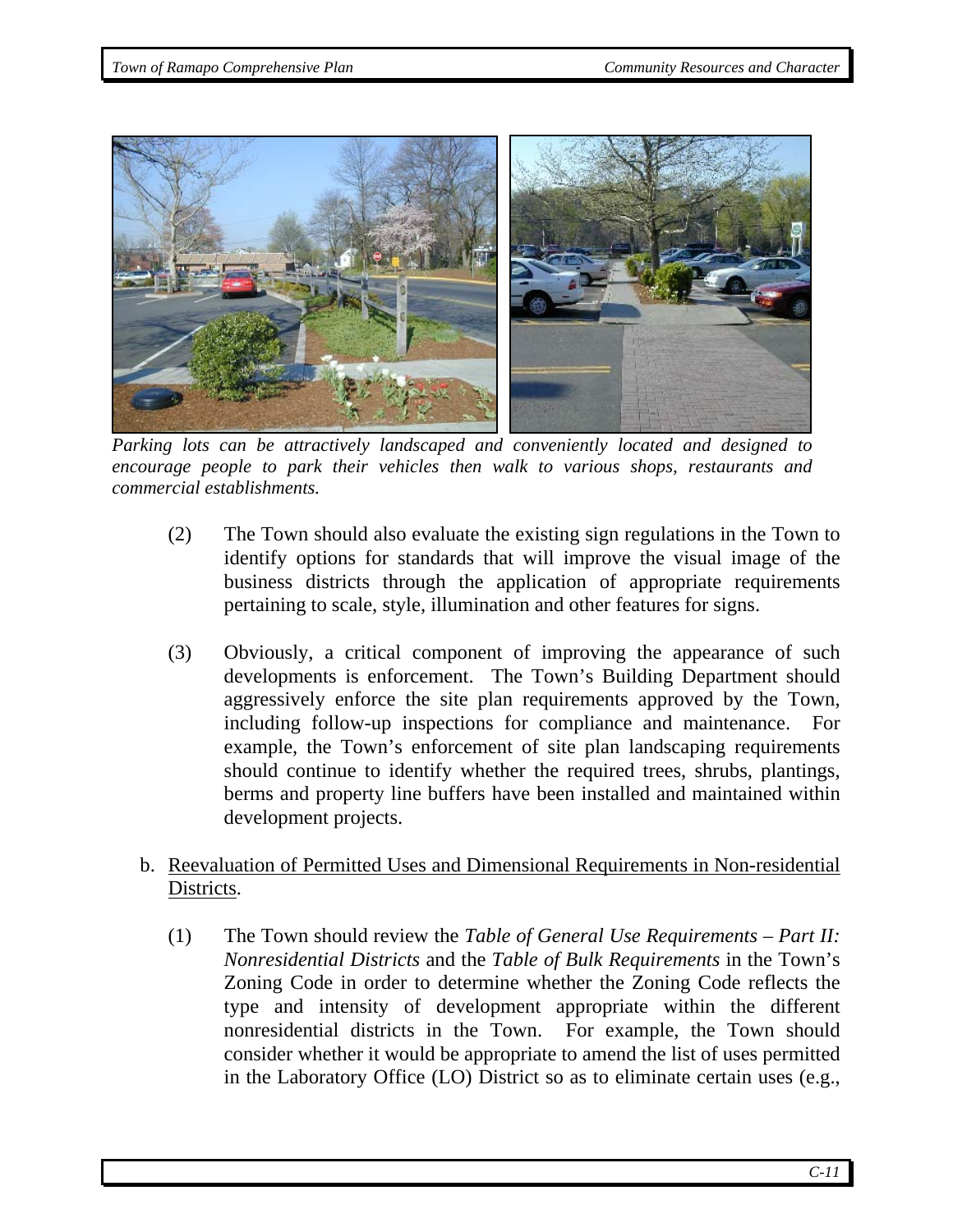hotels and motels, industrial uses, wholesaling and warehousing business, and manufacturing) that may not be appropriate in this zone. The only LO District in the Town is a large LO-zoned area located in the northeast portion of Ramapo along Route 45 near its intersection with the Palisades Interstate Parkway (PIP). Considering that the PIP prohibits truck traffic and the residential character of the surrounding area, consideration should be given towards prohibiting such light industrial uses in this zone. One means of achieving this would be to rezone this area from the LO District to the LO-R (Laboratory Office-Restricted) District – a zone that does not permit the light industrial uses mentioned above.



 *A significant portion of the Route 45 corridor in the northeast portion of the Town is located within the Laboratory Office (LO) District, a district that allows certain uses (e.g., hotels and motels, industrial uses, wholesaling and warehousing business, and manufacturing) that may not be appropriate in this area of the Town.* 

In addition, the Town may find that it would no longer be appropriate to permit certain uses such as outdoor flea markets or amusement parks in non-residential districts in the Town.

(2) While the Town of Ramapo does not currently have a proliferation of adultoriented businesses, regulation of such uses in other communities presents a potential that such uses may wish to locate in the Town. The Zoning Code currently does not have provisions that sufficiently regulate the potential location of such uses in the Town. Given the potential impacts that adultoriented businesses could have on the quality of life in the Town, special regulations regarding adult uses should be incorporated into the Town Zoning Code. Such regulations should include locational restrictions specifying allowance only in certain zoning districts and requiring that such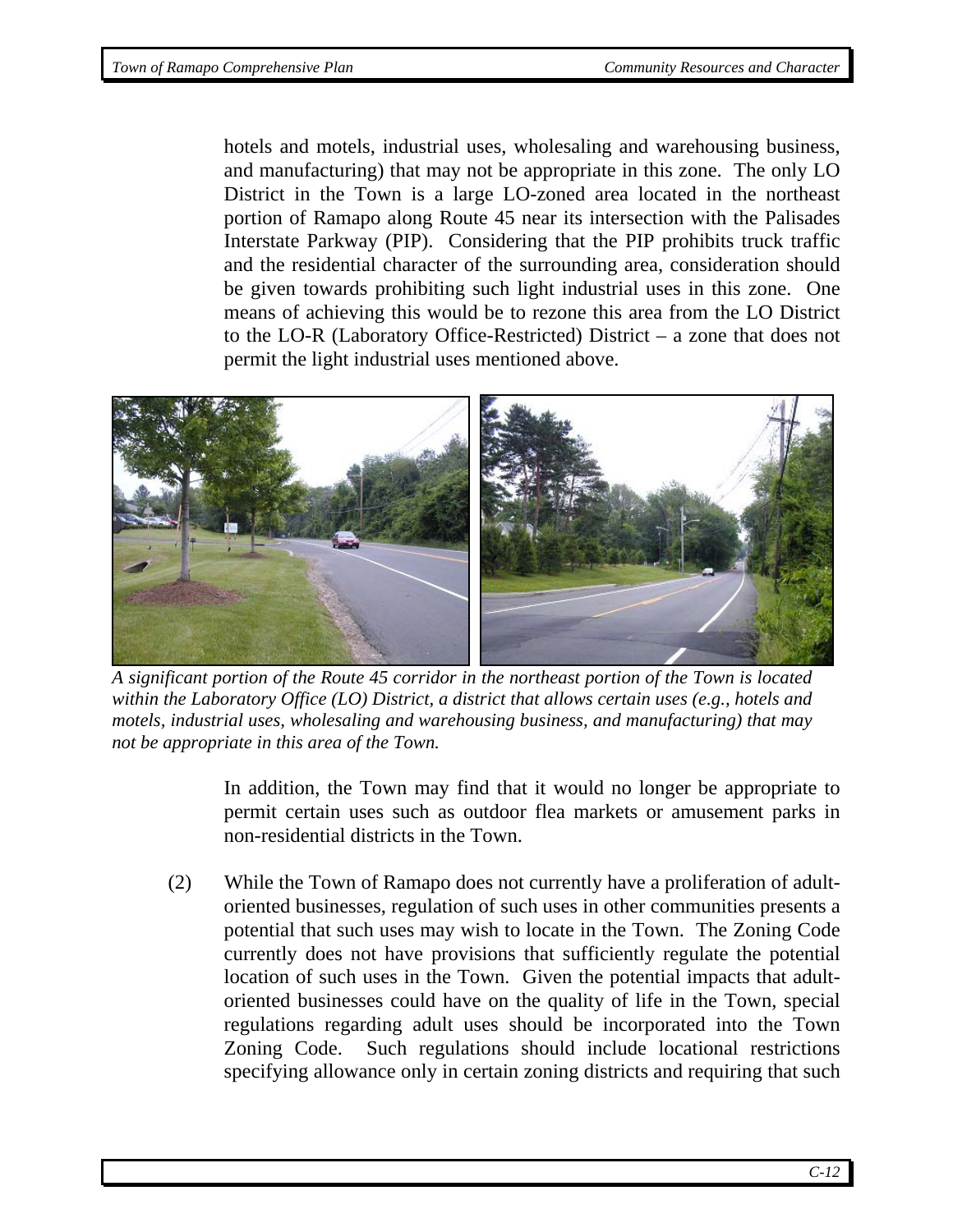uses be located a certain minimal distance from residential districts, places of worship, schools, public parks and other such sensitive land uses.

- (3) With regard to dimensional requirements, the Town should review the applicable dimensional requirements (i.e., "use groups") for uses permitted in the Town's nonresidential districts in order to determine whether they appropriately protect surrounding properties (e.g., are the required buffers and setbacks sufficient?) and whether they require consistent and appropriate development intensities between different uses permitted in the same zone.
- 3. *Maintain and Enhance Community Services that Contribute to Ramapo's Quality of Life.*
	- a. Increase Active and Passive Recreation Opportunities
		- (1) *Establish Additional Linear Open Space.*

The Town should seek to improve and expand the walking and biking trails in Ramapo especially those that provide connections between major open space areas and populations centers.

- (a) The "Land Use Plan" map and "Monsey Area Plan" map identify the following proposed linear open space connections in the Town (their potential routes are depicted with green arrows):
	- Between Welder Park and the Town-owned "Mitch Miller" property in the western portion of the Village of Wesley Hills;
	- The "Route 59 bypass" property to be purchased from the New York State Department of Transportation in central Monsey; and
	- The abandoned rail line that runs generally parallel and to north of Route 59 in central Monsey.

The open space connection proposed between Welder Park and the "Mitch Miller" could be accomplished through a variety of means including public acquisition, easements, or dedication at the time of subdivision through the use of "average density."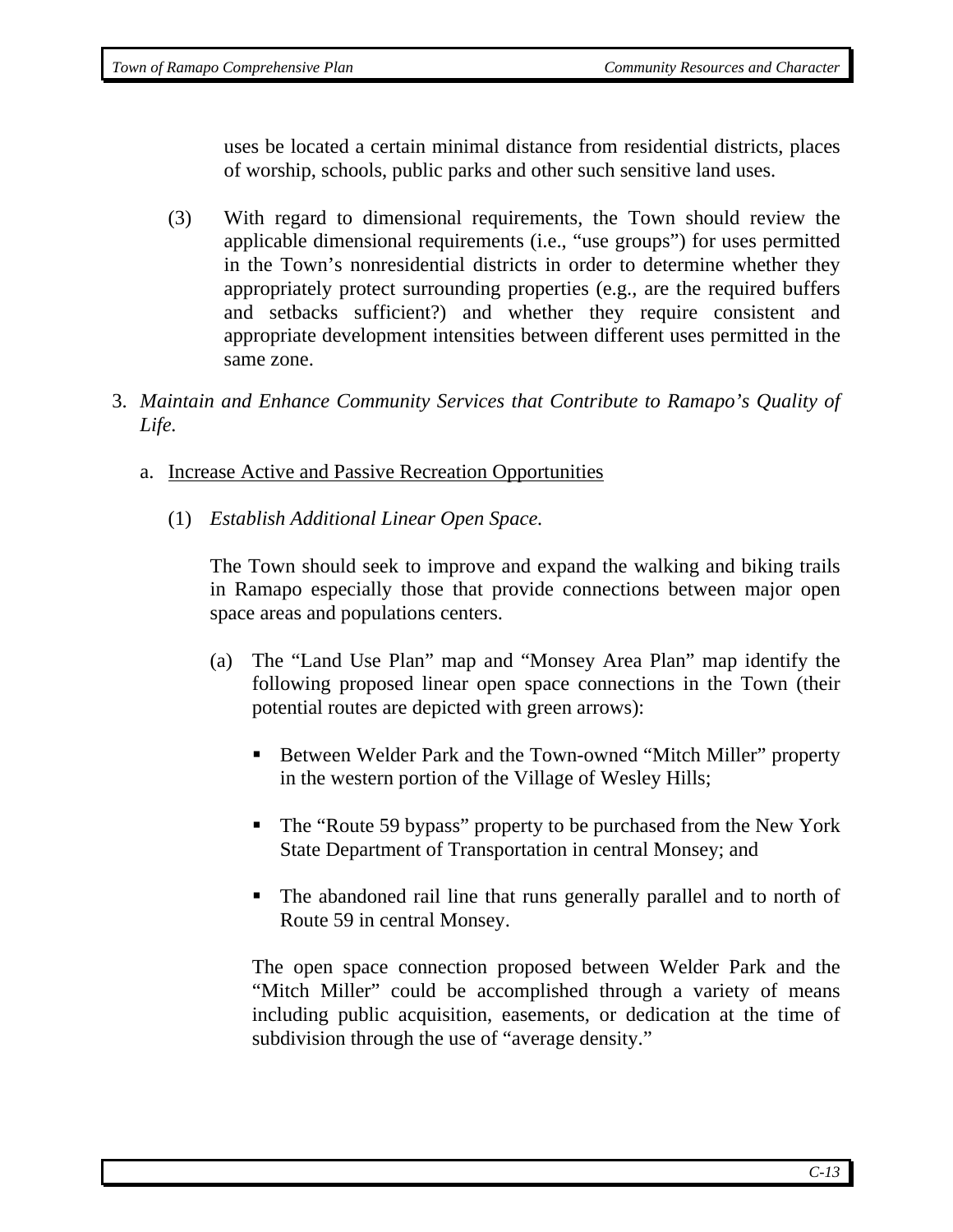(b) In addition to the potential trailways mentioned above, the Town should continue to evaluate opportunities for other such open space connections. An opportunity for another such trailway exists in the Village of New Hempstead, connecting parks in this area of the Town. In the past, the Town has also pursued creation of another trail in the western portion of the Town from the Mahwah border to the border with Orange County; and should continue to do so.



 *Above are examples of walking and biking trails that could be constructed in the Town of Ramapo.* 

- (2) *Continue to upgrade and expand park facilities and recreation programs, where necessary, to provide additional recreational opportunities for current and future populations.* 
	- (a) The Town of Ramapo has a significant proportion of open space and recreational lands within its borders. However, most of this land is located in the less densely populated sections of the Town. The center of the Town, where the development density is highest and where the greatest building activity is taking place, contains relatively little open space and parks. Increasing the amount of open space and parks within the more heavily populated sections of the Town will enhance the recreation opportunities of residents and lessen the environmental impacts of dense development. Thus, the Town should continue to investigate the acquisition of sites for additional active recreation with particular attention paid towards the acquisition of lands of suitable size and characteristics for the use of active recreation in Monsey, Hillcrest and other areas that would benefit from construction of small neighborhood park(s). Considerations in the design and operations for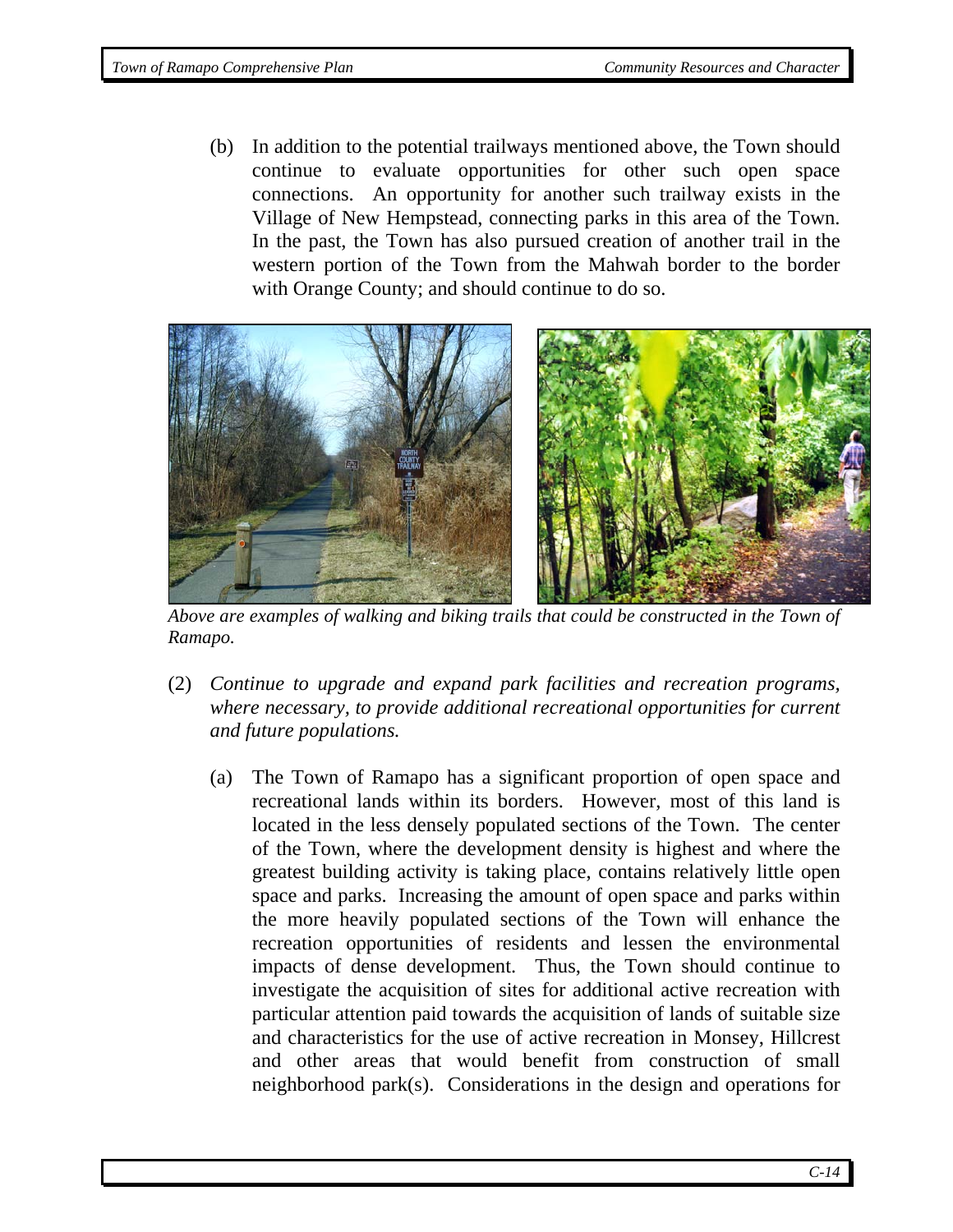such parks would include security, maintenance, hours of operation, and facilities to be provided (i.e., they should match the needs of the surrounding population). Such parks should also be sensitive to surrounding area in terms of lighting, tree removal, and traffic activity and should be easily accessible to surrounding residents (e.g., sidewalks). The Town should continue to elicit the input of the Town's residents in the design of parks. The improvement of Orchard Hills Park, where citizens participated in the selection of playground equipment, could serve as an example of this open process.



 *Strong recreational services are an important component of a community's quality of life. The Reisman Sports Complex, built on the site of the former town incinerator on Route 45 in Pomona, provides Ramapo residents with a state of the art athletic facility that includes a soccer fields, lighted little league and baseball/softball fields, basketball courts, and other recreational opportunities. Additional recreational facilities in the form of small neighborhood parks, however, are needed in the more heavily populated areas of the Town such as central Monsey and Hillcrest.* 

- (b) The Town should also continue to use the average density procedure to acquire lands for the purpose of small neighborhood parks and should continue to utilize recreation fees collected through the subdivision process, other town funds, outside grants to support the recreation program, and should seek outside funding for the acquisition of open space lands and recreation sites.
- (c) The Town has recently created a Park Foundation that would investigate the acquisition of properties and enhancements to existing open space with no cost to taxpayers. The Park Foundation has started to investigate a number of potential projects, including the preservation of the "Mobray-Clark" property in the northeast portion of the Town, the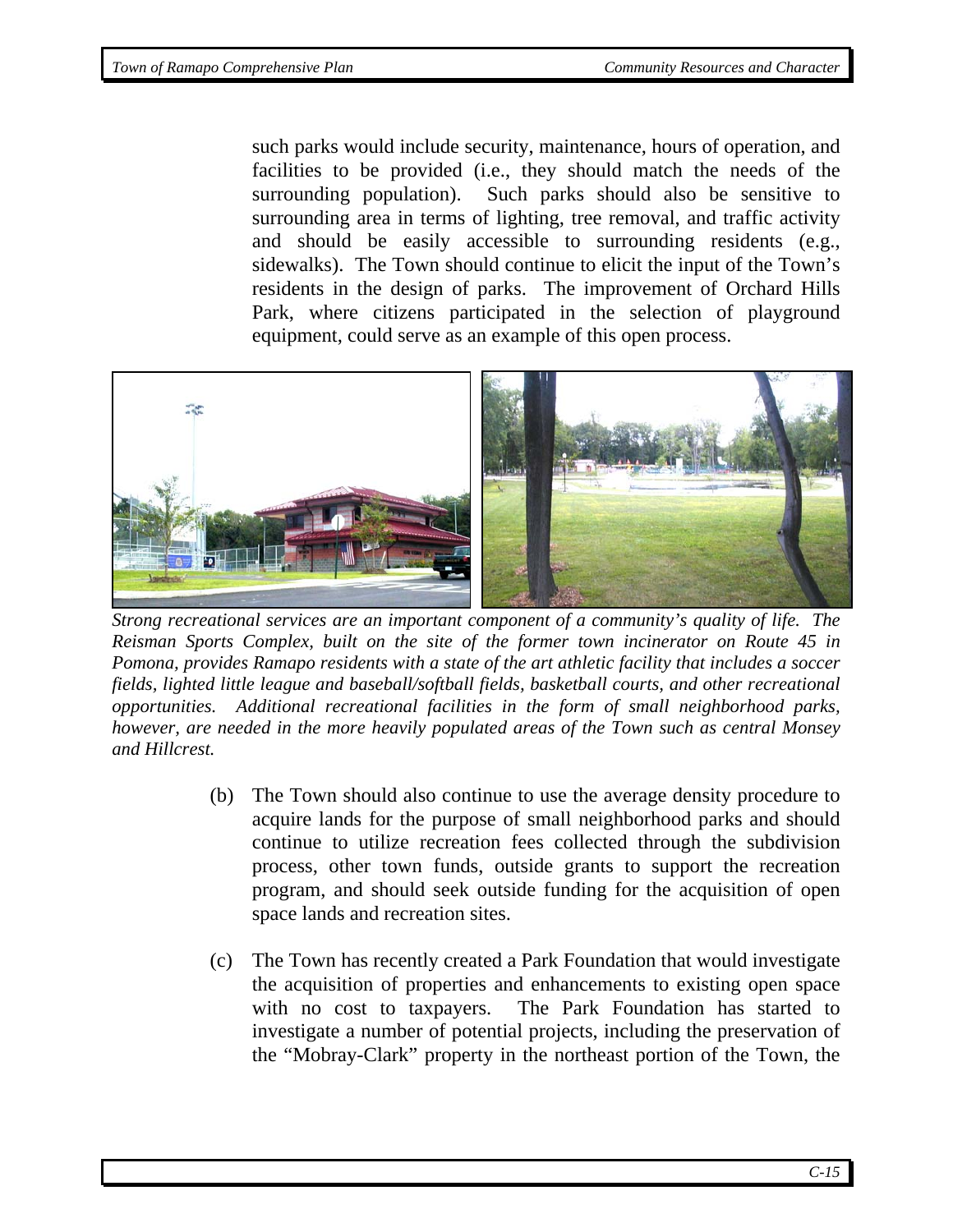improvement of the Mitch Miller property into a botanical garden/ arboretum, and the protection of historic buildings.

- **[Note: The "Natural Resources and Open Space" section identifies a number of additional properties that are being investigated for preservation largely for natural resource protection and public water purposes.]**
- (d) Making effective and efficient use of existing recreation facilities and open space resources, such as the recreational and athletic facilities associated with middle and secondary schools, and colleges is an obvious way of increasing open space and recreation opportunities in the Town. One way to do this might be for the Town to negotiate and enter into joint use agreements with local school districts, and/or with colleges.

Other municipal uses could also be investigated for potential recreational use. For example, the Town should investigate whether the closed Torne Valley landfill could be reutilized for recreational purposes.

- **[Note: The "Natural Resources and Open Space" section identifies an array of methods that can be used to set aside lands for public purposes, including fee-simple purchase (and a number of potential funding sources therefore) and dedications of land during subdivision.]**
- (3) *Increase Dedicated Parkland.*

The Town owns a number of undeveloped parcels scattered throughout the Town that are not put to any particular use or protected in any particular manner. Such lands consist primarily of those lands identified as "other open space" in Figure IV-4, *Parks and Open Space* in the Basic Studies document. The Town should evaluate these existing undeveloped Town-owned lands and determine which, if any, such lands should be dedicated as public parklands. One such property that had been identified as one that may be appropriate for public parkland dedication, the "Mitch Miller" property in the western portion of the Village of Wesley Hills has already been dedicated. It had been discussed as a potential site as a botanical gardens within the Town of Ramapo. Dedication of a property as public parklands would restrict the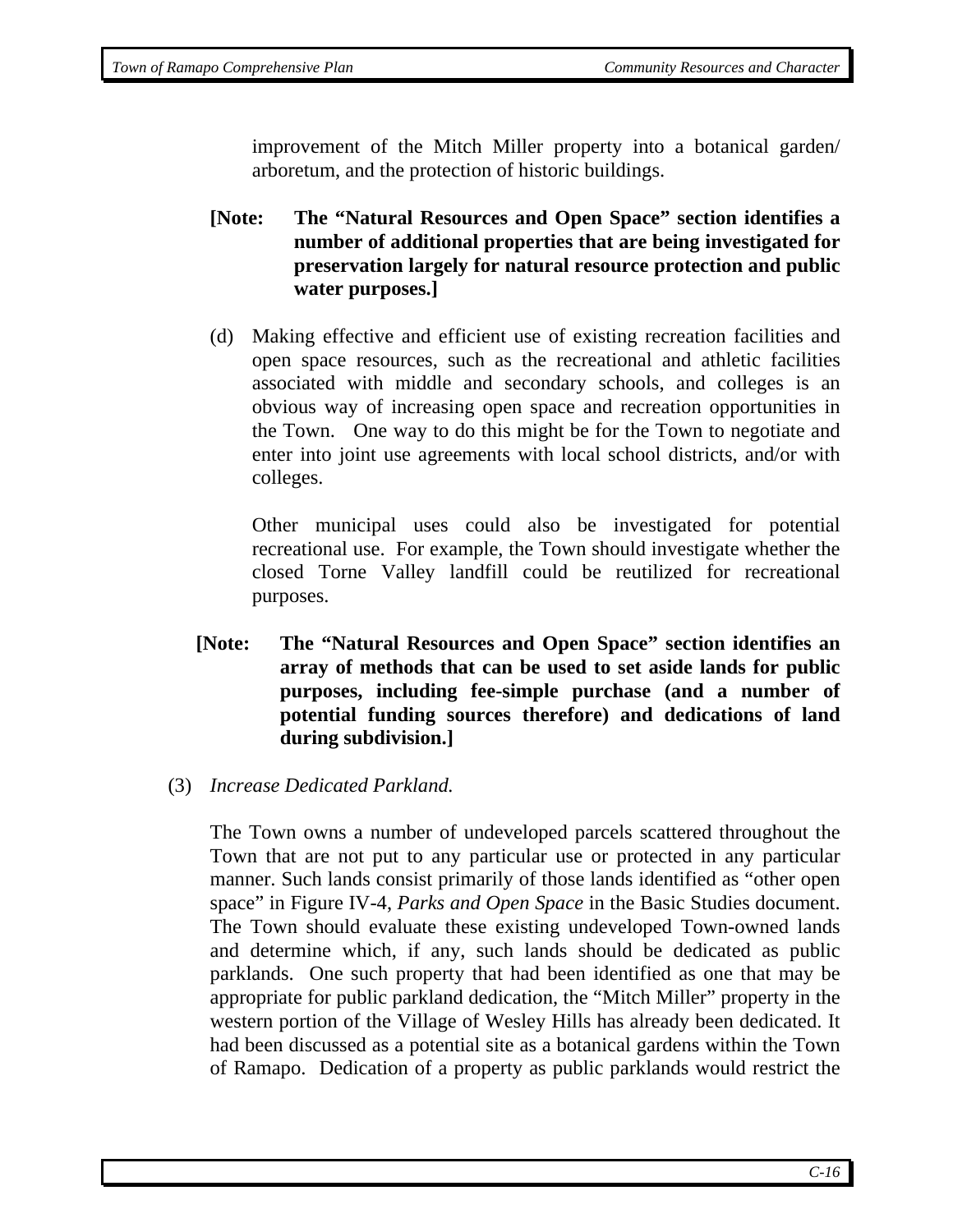future use of such properties for park purposes in perpetuity – providing a far greater level of protection than currently exists over these properties.

- b. Maintain the High Quality Utility Systems and Community Services that Serve the Town.
	- (1) *Public Water Supply and Sanitary Sewage Facilities.*

The "Natural Resources and Open Space" section recommends a number of approaches to address public water supply issues. These include:

- ° *Elimination of Planned Industry (PI) Zoning Existing in the Torne Valley;*
- ° *An aquifer protection overlay zone that would be applied to the portions of the Town underlain by the Ramapo-Mahwah Aquifer;*
- ° *Local Wetland and Watercourse Protection Laws;*
- ° *\Watershed Protection Law/Well-Field Protection Program;*
- ° *Designation of the Torne Valley Area of Western Ramapo as a "Critical Environmental Area"* ;
- ° *Rezoning of the Sterling Mine Road Property to a New Zoning Classification to Permit the Creation of an Age-Restricted (over 55) Active Adult Community;*
- ° *Addition of "Public Parkland Dedication Development" as a Special Permit use in the R-40 District Which Would Apply to the Wrightman Plateau Property;*
- ° *"Average Density (or "Cluster") Subdivision; and*
- ° *Upzoning of the Pierson Lakes Subdivision.*

Implementation of these recommended measures would represent a significant step towards meeting the Town's responsibilities with regard to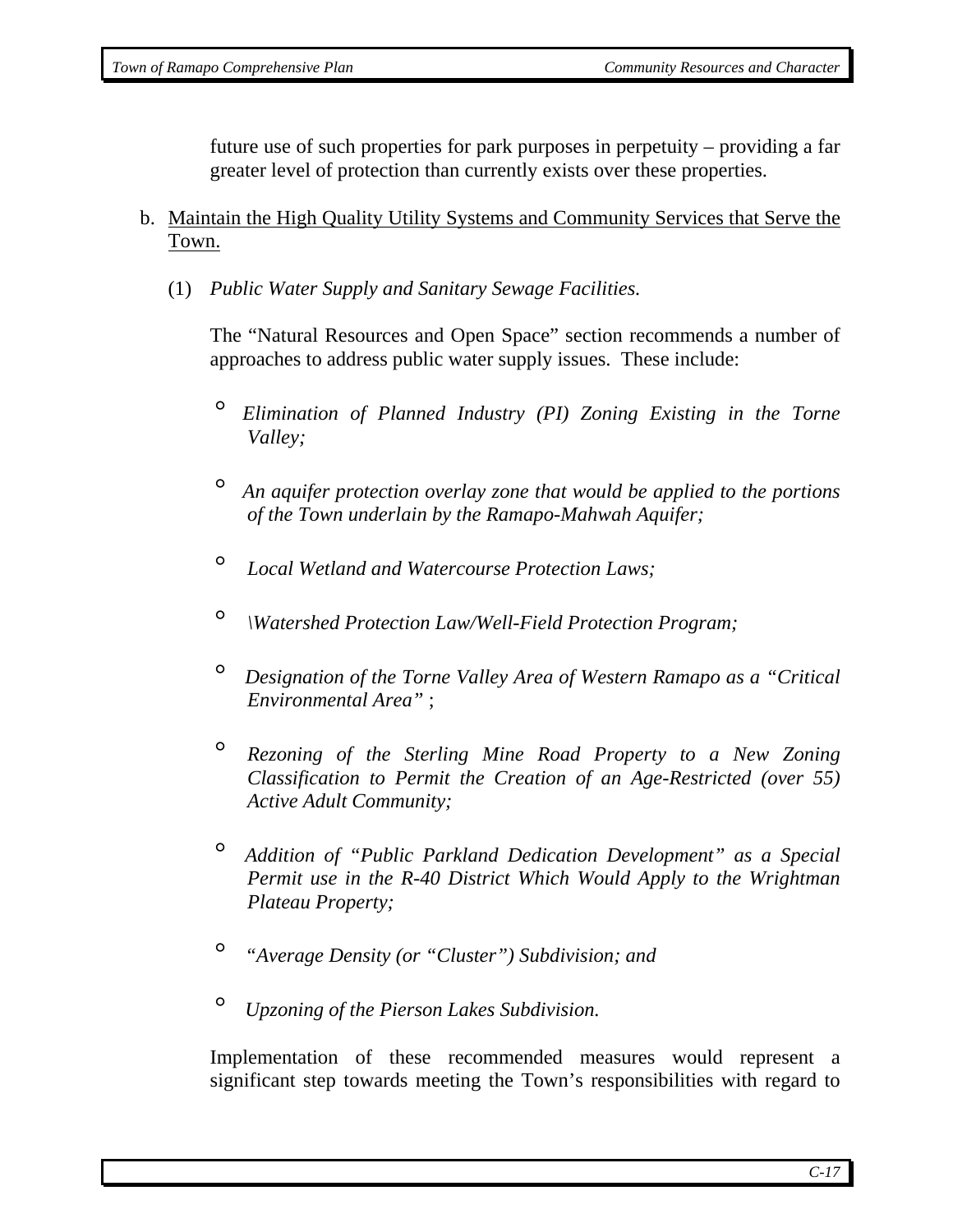water supply, particularly water quality. In addition to those measures, the following additional measures regarding public water supply and sanitary sewage facilities should be pursued:

- (a) Construction of an advanced wastewater treatment facility (level III tertiary treatment) serving the western portions of unincorporated Ramapo and the Villages of Hillburn and Sloatsburg.
- (b) The Town should identify and seek to have corrected localized problems with insufficient water supply and water pressure and localized problems with insufficient capacity of sanitary sewer lines, especially where located in areas of the Town that will experience an increase in population density (e.g., central Monsey). Developers should be required to pay/ construct their fair share for improvements to existing infrastructure proportional to the anticipated increase in water demand and sewage generation. The Town should work with/ push United Water towards addressing current and future infrastructure needs within the Town.
- (c) The Town should work with developers to design land use projects that meet the existing and/or programmed capacity of the water and sewer systems in the Town.
- (d) The town should adopt rules requiring applicants for subdivisions and site plans to provide proof regarding the adequacy of water supply and water distribution to service proposed projects in the form of a report with supporting documentation from a licensed professional engineer or other qualified independent expert.
- (2) *Public Safety.* 
	- (a) The Town should consider the availability of sufficient water supply for fire-fighting purposes in the Town. Continued growth in the Town has lead and will continue to lead to many homes being expanded or replaced with much larger buildings (e.g., where a single-family home is replaced with a larger two- or three-family home. Where permitted densities are increased, water mains should be increased in sufficient size and water flow, as needed, to provide adequate water for firefighting purposes. The Town should pursue necessary increases with United Water. A water pressure and water supply study should be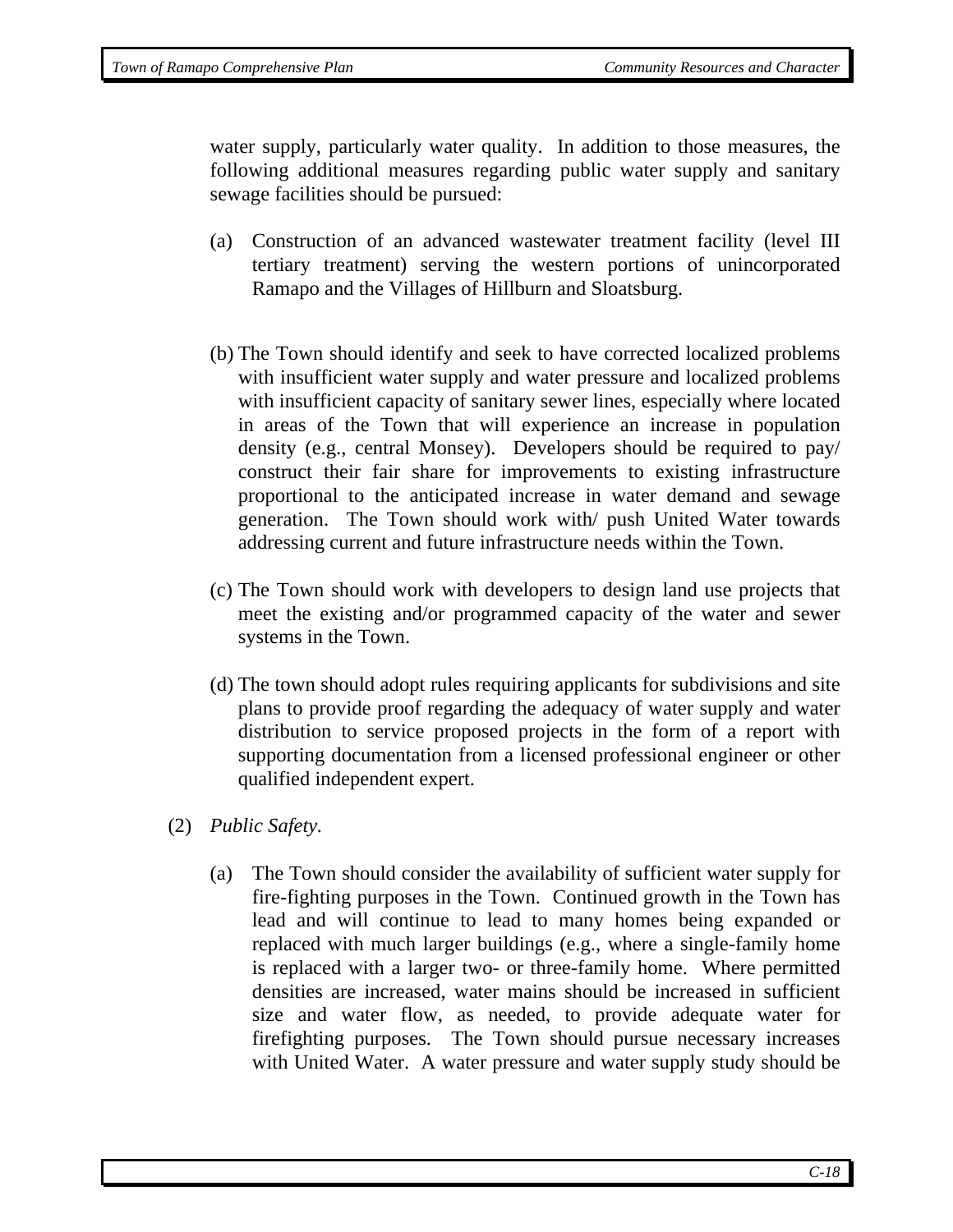conducted so that needed improvements to ensure adequate fire protection can be identified.

- (b) The Town should review its off-street parking requirements to ensure that potential increases in the amount of on-street parking would not impede access for fire-fighting purposes.
- (c) The Town has recently received a grant to help pay for a new Traffic Safety Division within the Police Department that is dedicated to reduce speeding and aggressive driving.
- (d) The Town should designate specific roadways and routes for commercial traffic including more signage restricting commercial traffic and greater enforcement. The Town should continue to strictly enforce its Commercial Vehicle Laws in order to restrict commercial vehicles from using the Towns local roads as shortcuts. The Town should use its portable weight scale to stop, weigh, inspect and fine illegal commercial traffic on the Town's local roads.

### c. Transportation

(1) *Improvements to the roadway network that relieve areas of specific traffic congestion and/or that mitigate specific traffic hazards.* 

The Town should evaluate opportunities to improve traffic circulation within the Town through improvements that would improve specific areas of traffic congestion and/ or that would reduce specific traffic safety conditions. Since many of the roadways in the Town currently experiencing congestion are either State or County roads, the Town should coordinate with, and express its traffic capacity concerns to, the respective State or County transportation agency. Specific examples of roadway improvements that should be pursued include the following: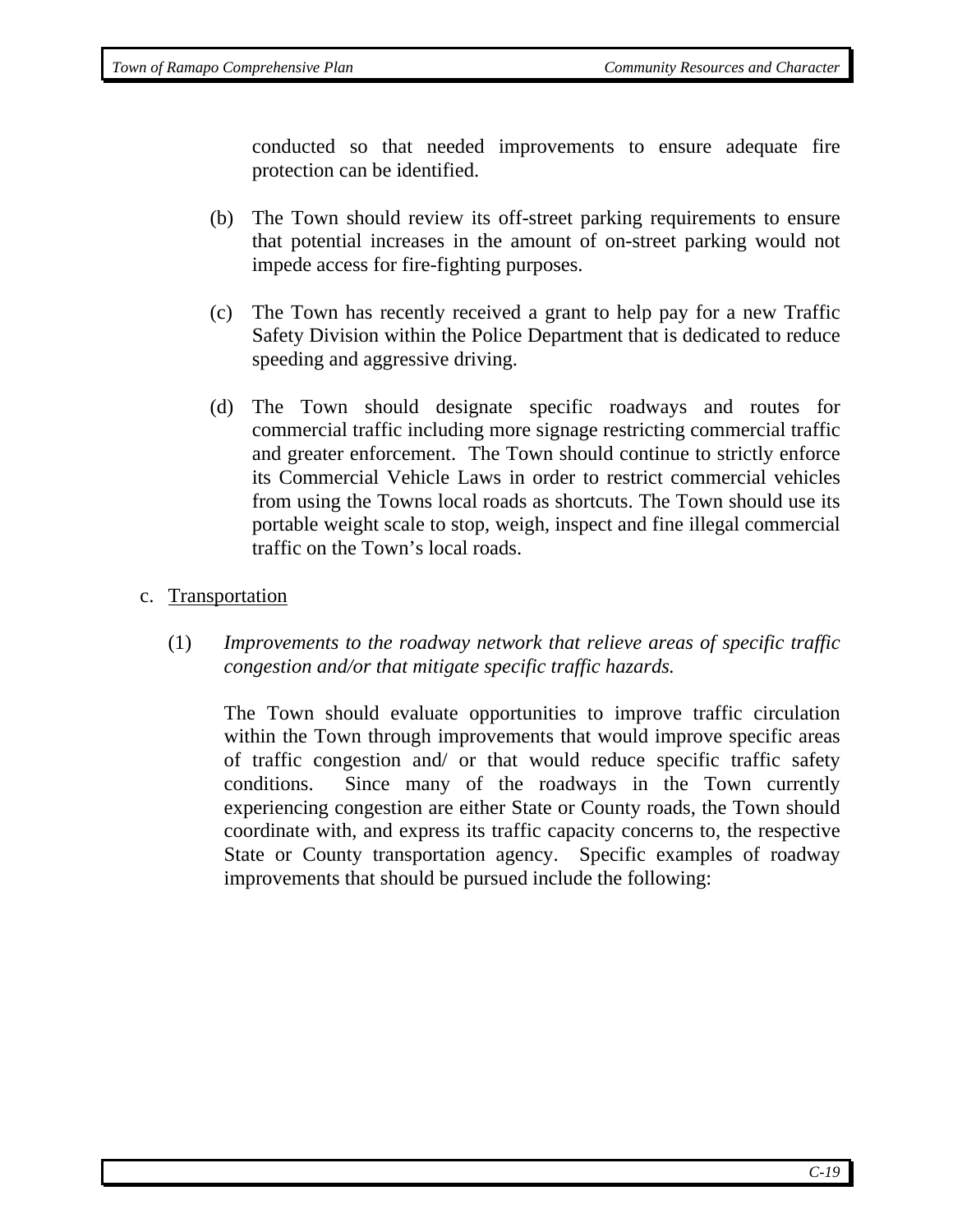

 *Many of the roadways in the Town currently experiencing congestion are either State or County roads. Thus, the Town should coordinate with, and express its traffic capacity concerns to, the respective State or County transportation agency.* 

(a) The Route 59 Preliminary Corridor Study.

The New York State Department of Transportation (NYSDOT) has completed a preliminary study of traffic conditions along a portion of the Route 59 Corridor. The study identifies traffic problems at specific intersections and proposes short term and long term improvement strategies at these locations. Short term strategies generally consist of signal coordination between intersections, addition of protected turning movements and other phasing strategies. Long term strategies generally incorporate geometric improvements. These improvements would serve to improve traffic conditions along the Route 59 intersection and should be pursued.

Study area intersections within the unincorporated Town of Ramapo are listed below, along with the specific jurisdiction, and short-term and long-term improvement strategies. No long term strategies are indicated where none are proposed in the study.

(i) *Route 59 & Airmont Road intersection:*

Short term strategies:

- Change to common cycle length
- Coordinate with neighboring signals
- ° Implement time of day plans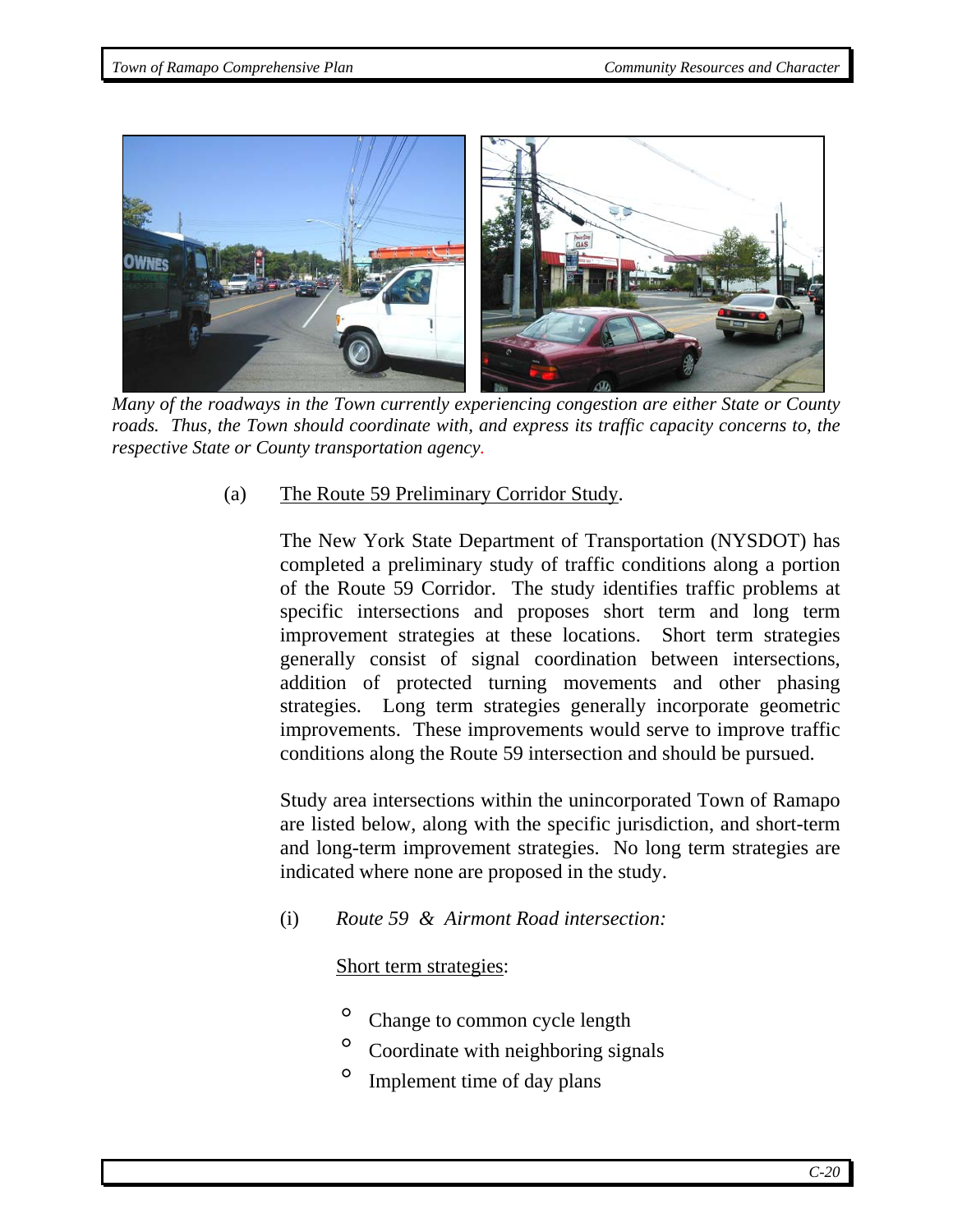- <sup>o</sup> Remove northbound left turn phase
- <sup>o</sup> Change from lagging to leading left turn phases

#### Long term strategies:

- ° Construct DeBaun Avenue extension (eastern section)
- $\degree$  Signalize Route 59 & DeBaun Avenue intersection
- $\degree$  Signalize Airmont Road & DeBaun Avenue intersection
- *(ii) Route 59 & Spook Rock Road/Cherry Lane intersection:*

### Short term strategies:

- <sup>o</sup> Change to common cycle length
- ° Coordinate with neighboring signals
- ° Add northbound advance phase

#### Long term strategies:

- ° Widen east side of Cherry Lane to add northbound left turn lane
- ° Widen east side of Spook Rock Road to add southbound left and right turn lanes
- (iii) *Route 59 & College Road/South Monsey Road intersection:*

#### Short term strategies:

- <sup>o</sup> Change to common cycle length
- ° Coordinate with neighboring signals
- ° Eliminate westbound protected left turn phase
- ° Change eastbound protected left turn from lagging to leading phase
- (iv) *Route 59 & Remsen Avenue intersection:*

#### Short term strategies: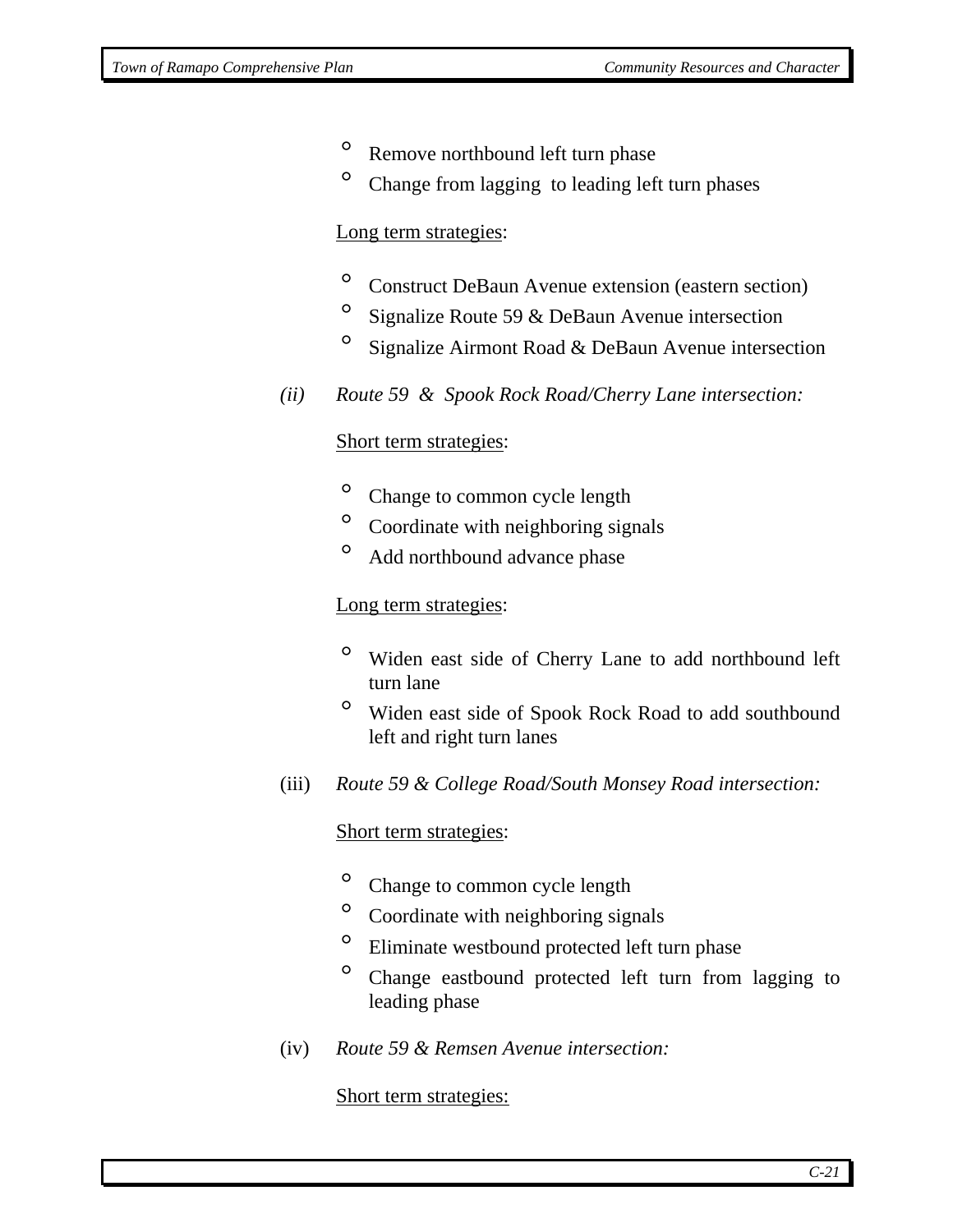- <sup>o</sup> Change to common cycle length
- ° Coordinate with neighboring signals
- ° Add eastbound advance phase
- ° Add southbound advance phase

#### Long term strategies:

- <sup>o</sup> Re-stripe westbound approach to add right turn lane
- (v) *Route 59 & Route 306/Saddle River Road intersection:*

#### Short term strategies:

- <sup>o</sup> Change to common cycle length
- ° Coordinate with neighboring signals
- Implement time of day plans
- ° Change east/west left turns from lagging to leading phases

#### Long term strategies:

- ° Add northbound right turn lane
- ° Increase right turn radii on eastbound and westbound approaches
- ° Add pedestrian island in southwest quadrant
- Add channelized eastbound right turn lane\*

This proposed improvement has evolved into a proposed slip ramp (the general alignment of which is shown on the *Monsey Area Plan)* that would allow eastbound traffic on Route 59 to access the southbound lanes of Saddle River Road without entering the Route 59/ Route 306 intersection, helping to relieve congestion there. At the Town's insistence, this project would also include a number of additional beneficial features for the area, including: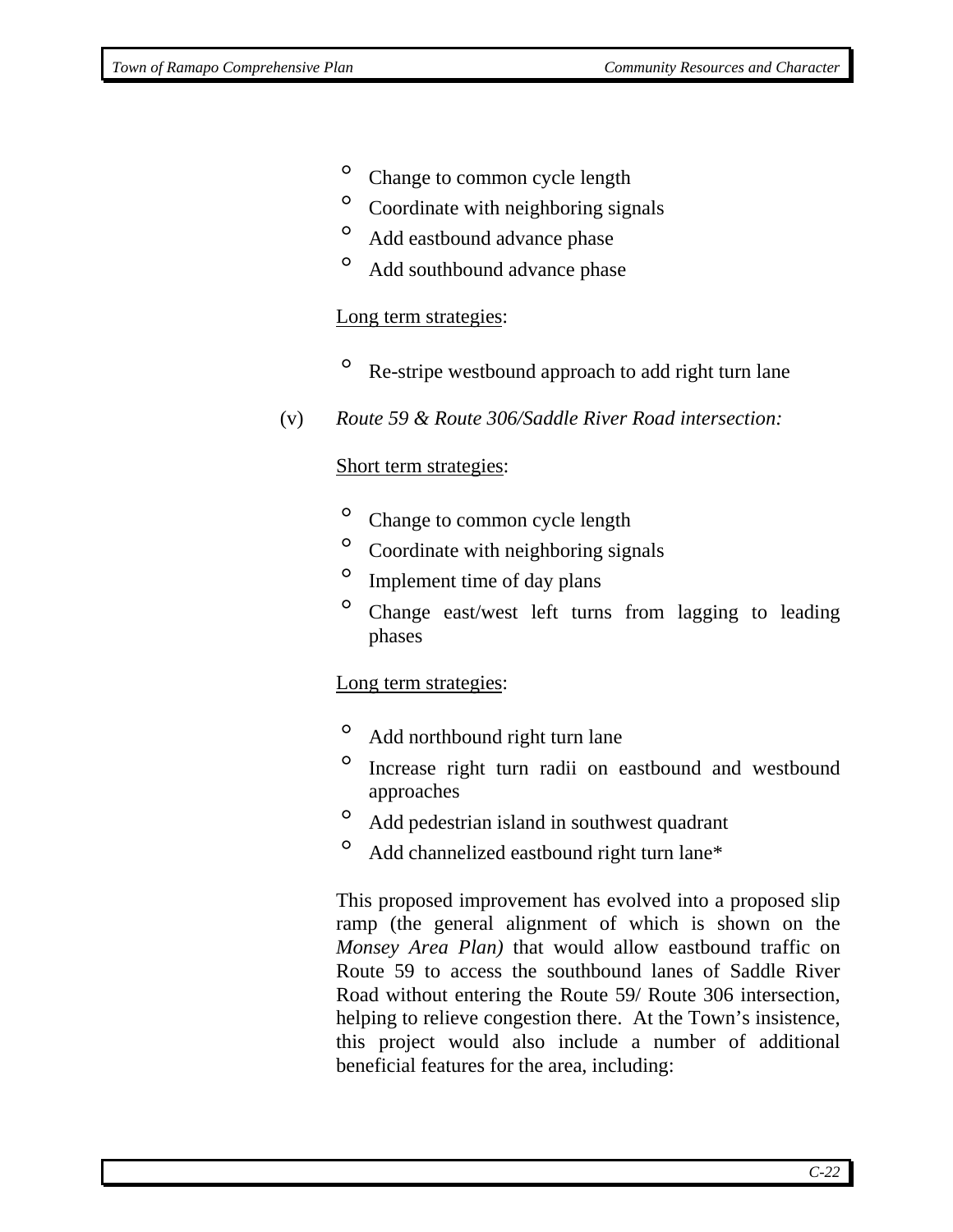- <sup>o</sup> Replacement of the traffic signal at the Route 59  $\&$  Route 306/ Saddle River intersection;
- ° Pedestrian improvements including: sidewalk along Route 59 in the project area; a new sidewalk on the west side of Saddle River Road from Route 59 to the parking lot entrance to Monsey Glen County Park; a sidewalk along the new slip ramp from Route 59 to Saddle River Road; and inclusion of pedestrian buttons at each corner of the Route 59 & Route 306/ Saddle River intersection to allow for a cycle for pedestrians to cross the roadway;
- <sup>o</sup> Reconstruction/ improvement of Glen Hill Road;
- ° Planting of trees and other landscaping with the project limits and other aesthetic improvements such as "rustic" guiderails and placement of a stone cap on the top of the concrete parapet on the bridge over the railroad tracks.]
- (vi) *Route 59 & Pathmark Drive/Robert Pitt Drive intersection:*

## Short term strategies:

- Change to common cycle length
- ° Coordinate with neighboring signals
- ° Change east/west left turns from lagging to leading phases

## (b) Thruway interchange(s) in Monsey.

The Town should pursue the construction of a new Thruway interchange(s) near central Monsey, with emphasis placed on providing an exit ramp from the northbound lanes and an entrance ramp to the southbound lanes. Such an interchange(s) could improve local access to the Monsey area and would likely reduce the amount of Monsey-based traffic that access/exit the Thruway at other interchanges and travel along Route 59 and other local roads in between. Such an interchange could reduce the amount of traffic created by Monsey drivers that currently use the Airmont Road interchange, thereby reducing pressure on surrounding intersections.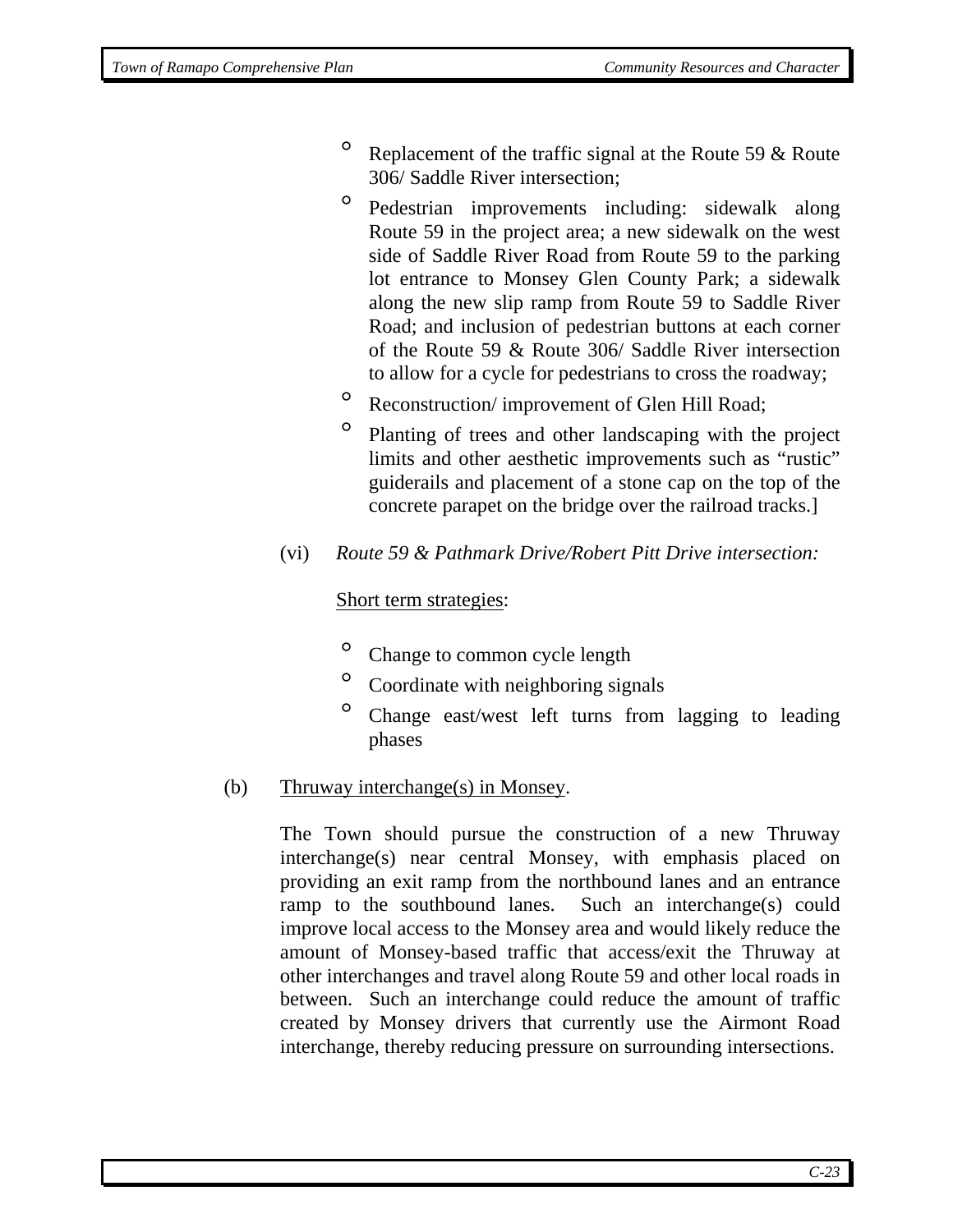The following potential opportunities for such an intersection(s) should be pursued:

- ° *An on-ramp to the southbound lanes of the Thruway* from Saddle River Road just south of the Thruway overpass over Saddle River Road. At this location there currently exists a service road off that could potentially be converted into a full service on-ramp to the southbound lanes of the Thruway;
- ° *An off-ramp from the northbound lanes of the Thruway* in the area currently occupied by a self-storage facility located to the immediate west of Remsen Avenue. An interchange at this location would provide the benefit of direct access to Route 59;
- ° *An on-ramp to the southbound lanes and off-ramp from the northbound lanes of the Thruway* - at the self-storage facility mentioned above. Considering that the New York State Thruway Authority is more likely to provide a single interchange than it is to provide multiple interchanges to serve an area, this scenario is likely more feasible than the potential interchanges described above. As mentioned above, an interchange at this location would provide the benefit of direct access to Route 59

The New York State Thruway Authority does not currently have any plans, short or long term, to construct any interchanges in this area (between Interchanges 14 and 14B). Before the New York State Thruway Authority would consider constructing a new interchange, a desirability and feasibility study would be needed to determine the benefits of constructing an interchange and to determine how such an interchange could be constructed. For example, it would need to be demonstrated that construction of an interchange in this area would reduce traffic on Route 59 and have a benefit to the Town. Thus, while this concept may be desirable, appropriate traffic studies would be necessary to determine the feasibility and benefits of constructing such an interchange(s). One study that would be needed is an origin/destination study that would determine the levels of through traffic and local traffic on the roadways. Demonstrating that through traffic could be removed from sections of Route 59 as a result of a new interchange would help toward the feasibility of constructing an interchange.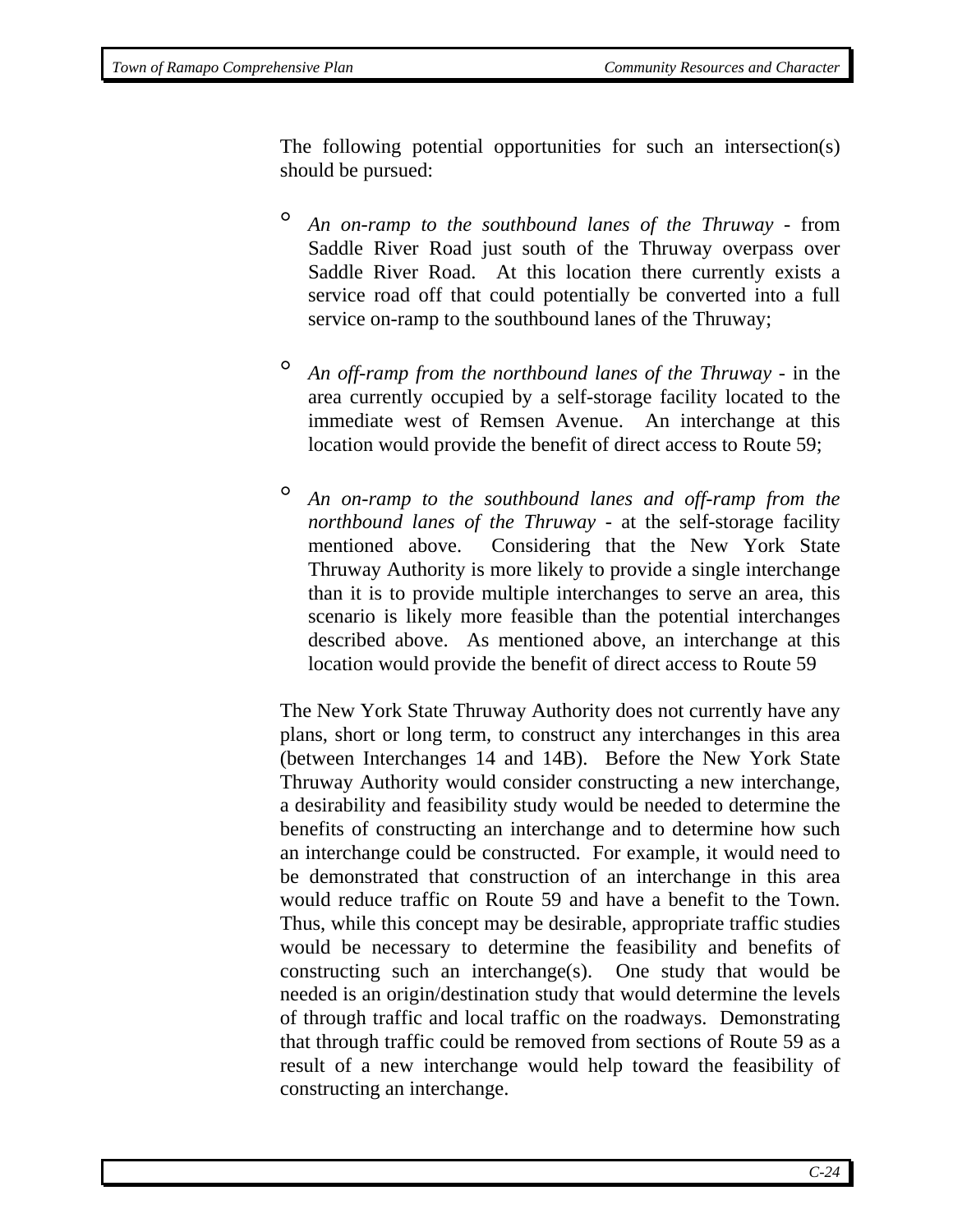- (c) Improved alignment of Interchange 13 of the PIP so as to provide a new southbound entrance ramp directly from Route 202 onto the PIP should be pursued with the Palisades Interstate Park Commission and the New York State Department of Transportation.
- (d) The Town should continue to investigate additional roadway improvements (e.g., modifications in roadway alignment, addition or modification of lane assignment, signal timing improvements, etc.) that would relieve more localized areas of specific traffic congestion and/or traffic hazards, including those listed below:
	- ° Evaluate future traffic levels on Sterling Mine Road (County Route 72) and its interchange with Route 17. This two-lane roadway carries potentially higher volume of traffic destined for Orange County and Towns and Villages to the north of this section of road in the Town of Ramapo;
	- ° Monitor traffic conditions along College Road (County Route 81) from the intersection with Route 59, including Highview Road (County Route 64), Rockland Community College access drives and the Viola Road intersection (County Route 74);
	- ° Monitor traffic conditions at the Route 306/Viola Road (County Route 74) intersection to determine if modifications to the existing traffic signal and/or additional turning lanes are needed in the future;
	- ° Monitor Route 306 north of Route 59 to the intersection of Grove Street to determine if modifications to the roadway are necessary to accommodate increasing traffic volumes and reduce traffic congestion;
	- ° Evaluate traffic conditions on Maple Avenue in the vicinity of Monsey Boulevard and Park Lane to evaluate traffic congestion. Modifications may include providing turning lanes and improved traffic control; and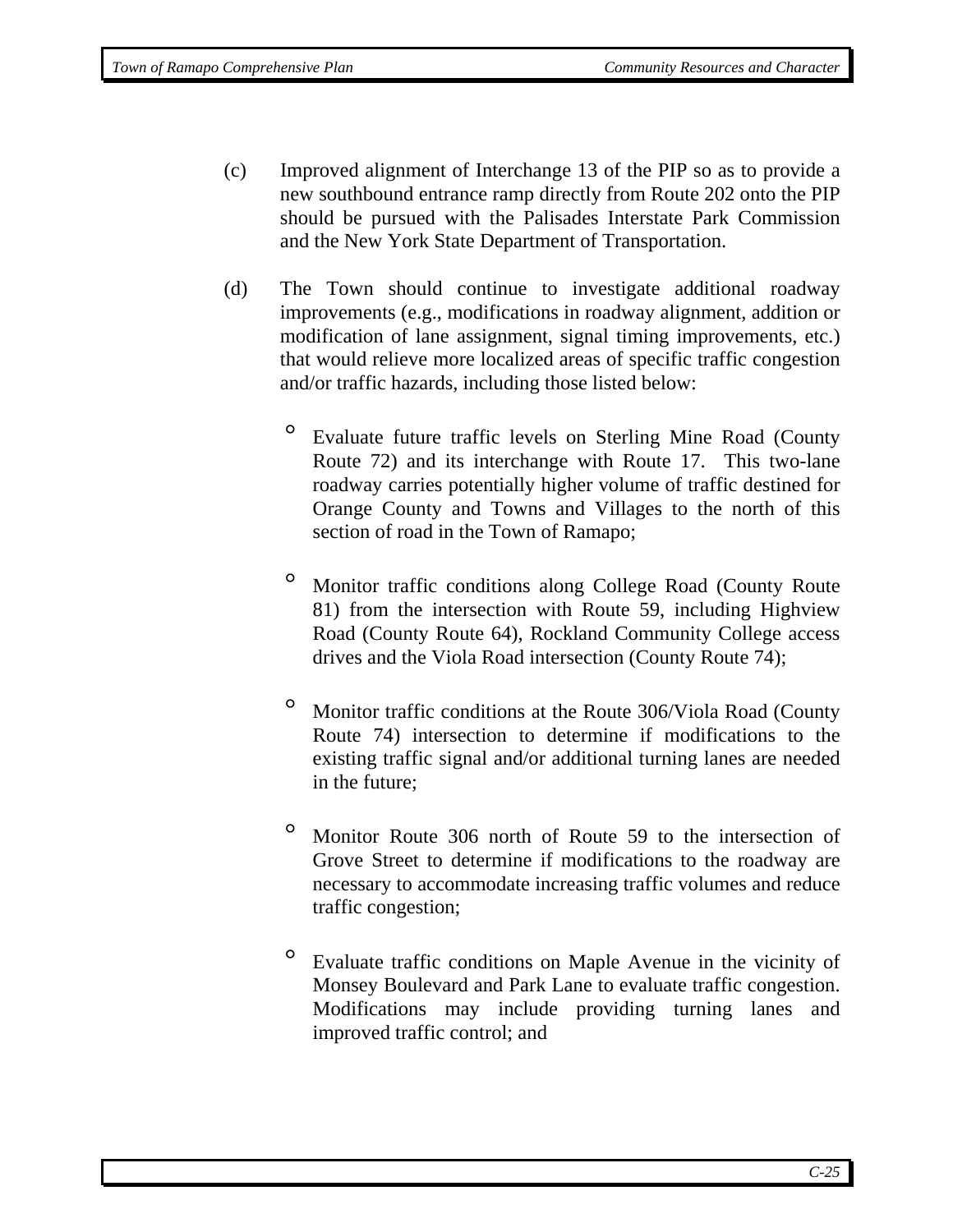- ° Monitor traffic and pedestrian activity along Eckerson Road Modifications may require additional turning lanes, on-street parking restrictions and an improved traffic control;
- (2) *Support improvements to scheduling, service and facilities of existing mass transit systems so as to promote the use of mass transit by Town residents.* 
	- (a) The Town should continue to work with the County in their efforts to promote Park-and-Ride lots to reduce the number of vehicles on major commuter roads. Park-and-Ride Lots (especially in heavily populated areas such as Monsey and Hillcrest) should be pursued to accommodate the expected future need for regional bus service to employment centers outside of Rockland County and to increase use of carpooling. Good pedestrian access to Park-and-Ride should be an important consideration especially in those areas of the Town with higher population densities where persons would be more likely to walk to Park-and-Ride lots in order to commute to work by public transportation.
	- (b) The Town should evaluate streets and residential areas near transit services (e.g., bus stops) to make sure that there are sufficient sidewalks and other pedestrian connections. If there are gaps in the pedestrian walkways needed for easy connections, funding sources should be pursued for needed improvements.
	- (c) The Town should support initiatives to improve public transportation opportunities in the higher density residential areas of the Town including those in Hillcrest and Monsey. Improvements that should be investigated include improvements to scheduling and location and distribution of bus stops.
- (3) *Support alternative modes of transportation, such as biking and walking.* 
	- (a) The Town should encourage the construction of sidewalks along existing and future streets, particularly in areas of the Town with high levels of existing or anticipated pedestrian activity (e.g., central Monsey, mixed-use developments, etc.). The Town should work with the other agencies (County Highway Department, New York State Department of Transportation) to construct sidewalks in areas where they are most needed. For example, the Town should demand that highway work conducted in such areas include the addition of new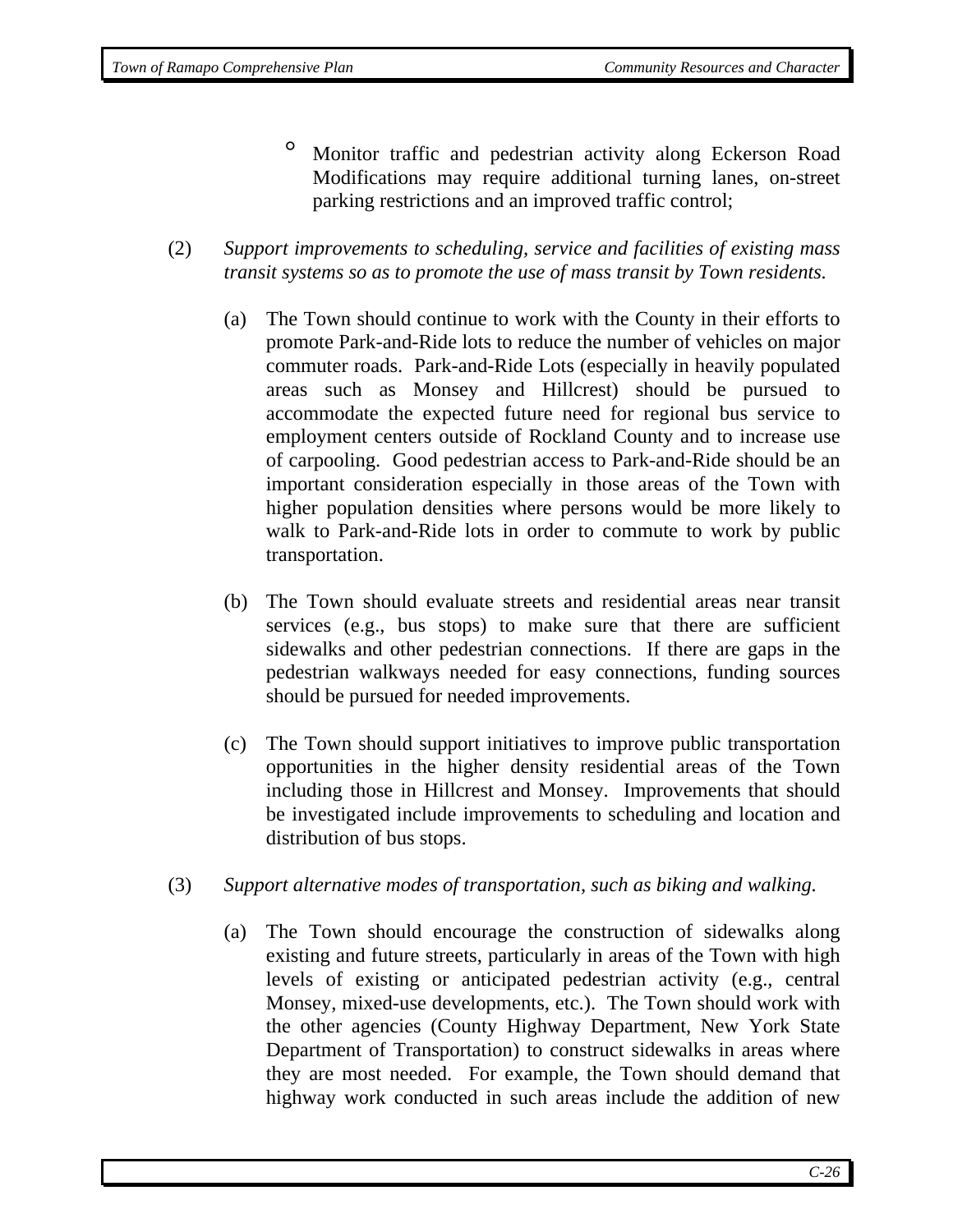

sidewalks. Funding sources are available and should be pursued to make this important community resource happen.

 *Many of the major roads in the Town, like Route 59, are also major pedestrian corridors. Yet, many of these roads do not offer sidewalks along major portions*. *As a result, pedestrians must either walk in the shoulder of the roadway or make a path of their own.* 

While certainly not an exhaustive list, the following areas have a high level of pedestrian activity and lack sidewalks in major portions and/or require improvements to sidewalks:

- ° The Route 59 corridor especially between Route 306 and Kennedy Drive;
- ° The Route 306 corridor, including between Viola Road and Grandview Avenue;
- ° Portions of the Route 45 corridor; and
- ° Portions of Maple Avenue.

Less major streets that also experience a high level of pedestrian activity (e.g., streets with a significant number of synagogues) should also be considered for construction of sidewalks.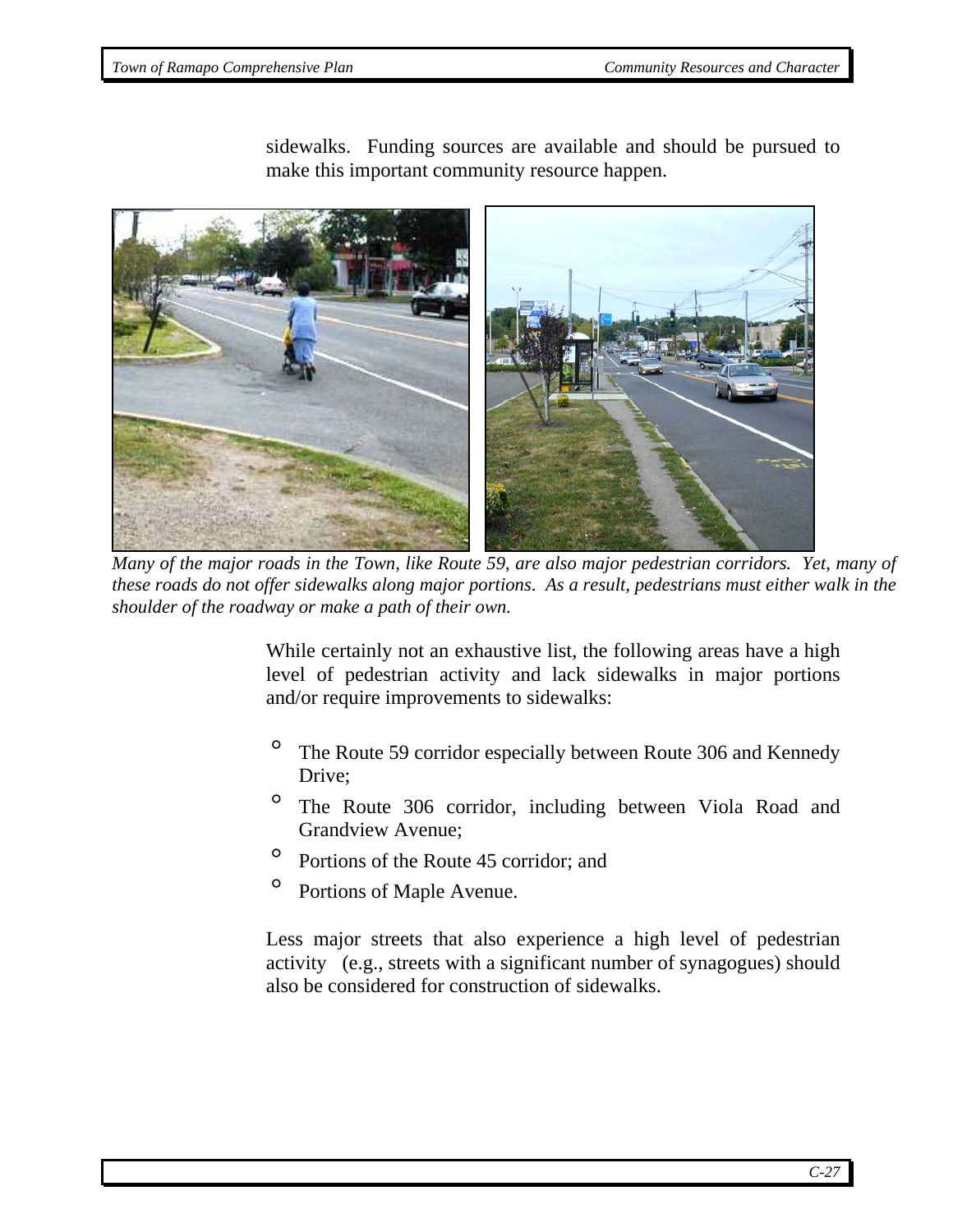

*The photographs above, one from the Route 59 corridor in Ramapo (on the left) and two on the right from another community, show what should be done along Route 59 and other pedestrian corridors in the Town to improve pedestrian safety and to encourage people to walk. In addition to sidewalks, pedestrian corridors like Route 59, should contain street trees and other streetscape elements in order to make walking a more attractive alternative.* 

- (b) The Town should explore opportunities for the construction of bicycle and pedestrian trails and the designation of bicycle routes along certain roadways. Included in this effort should be coordination with the efforts of those of the Rockland County Department of Planning, including those outlined in the recently completed "Mid-Hudson South Region - Bicycle & Pedestrian Master Plan." The plan defines a vision for bicycling and walking in the Westchester, Rockland and Putnam tri-county region and identifies needs, define strategies and recommend projects that would improve conditions for bicyclists and pedestrians.
- (4) *Promote land use patterns that will use transportation systems most effectively and minimize potential additional congestion.*

The mixed-use and residential development patterns envisioned to occur in the "Planned Residential Development" and "Mixed-Use Development" areas identified on the "Land Use Plan" map should, through the concentration of residential development, result in greater potential for use of public transportation. The zoning for such areas should include design standards that allow for the proposed movements of buses, that require areas to be aside for bus stops, and that require convenient pedestrian access between bus stops and the residential areas of the development.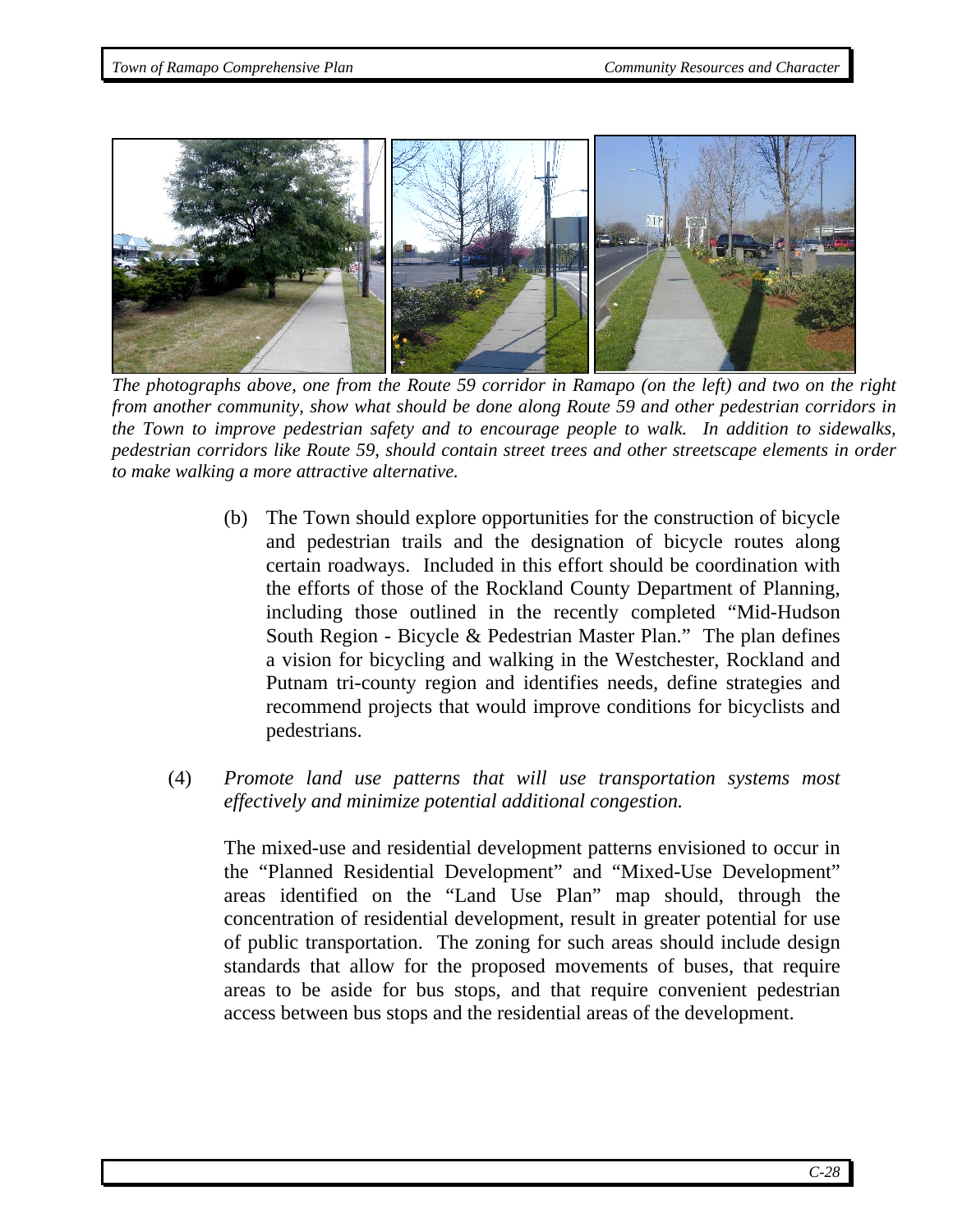(5) *Monitor the Progress of Planned Transportation Infrastructure Projects That May Affect the Town of Ramapo.* 

There a number of planned or anticipated transportation infrastructure projects that may affect transportation issues in the Town of Ramapo. Paramount among these are the upgrading or replacement of the Tappan Zee Bridge and construction of the Secaucus Transfer Station (expected to be completed sometime next year) which is anticipated to significantly improve rail access to midtown Manhattan and has been projected to double the ridership in the Bergen/Main (Port Jervis) and Pascack Valley line in Rockland County. According to the Rockland County Department of Planning, the increased ridership resulting from the Secaucus Transfer Station will require improved access to existing station along these lines (e.g., Spring Valley, Suffern and Sloatsburg) and will require new regional and local park-and-ride commuter parking lots.

As the Secaucus Transfer Station has begun weekend service, the town should continue to monitor the impacts related to increased level of commuters using the railroad as the Station ramps up for full service by the end of the year. The improved access to Manhattan and other employment centers will foster increased use of rail facilities over time. The Town should coordinate efforts with the County and other communities regarding the anticipated increase in need for parking and other opportunities to facilitate access to the Spring Valley, Suffern and Sloatsburg stations such as improved access and accommodations for pedestrian and cyclists, shuttle bus services, and park and ride lots.

In addition, the Town should monitor and seek to participate in the plans related to the upgrading or replacement of the Tappan Zee Bridge, and the effects of such action on the Town.

## *5. Other Quality-of-Life Measures*

a. New York State's Empire Zone program. The Town should continue to attract and assist businesses within the Town. One means of accomplishing this is participation in New York State's Empire Zone program. New York State's Empire Zones are designated areas throughout the State that offer special incentives to encourage economic development, business investment and job creation. Certified businesses located within a designated zone are eligible to receive significant tax credits and benefits. Empire Zones consist of areas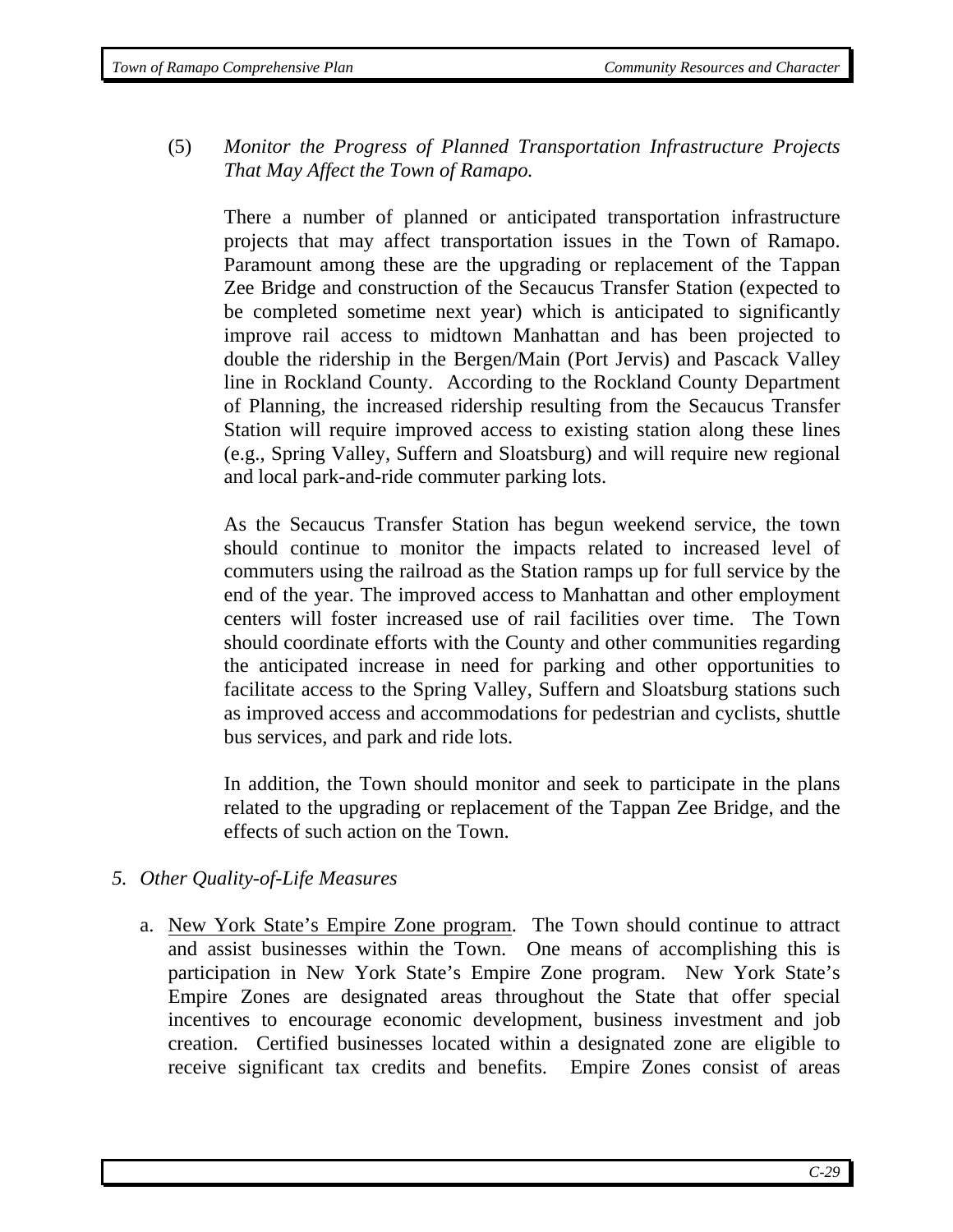comprised of abundant vacant land, existing prime industrial and commercial buildings, skilled workers and ample power and water resources.

Businesses locating and expanding in such zones are eligible for sales tax exemption, real property and business tax credits. The purpose of the Empire Zones Program is to give companies increasing their employment the opportunity to operate on an almost "tax-free" basis for up to 10 years, with additional savings available on a declining basis in years 11 through 15. Such businesses are granted a 10-year exemption from State sales tax on purchases of goods and services (including utility services and owned vehicles) used predominantly in the zone. In addition, the businesses are allowed a refundable credit against their business tax equal to a percentage of real property taxes paid based upon increased employment in the zone. Further, the businesses are allowed a credit against their tax equal to a percentage of taxes attributable to the zone enterprise. Other benefits include tax credits for the creation of new jobs and new investments in production, property and equipment.

b. Scenic Roads Protection. The most visible and frequently seen parts of communities are the areas that people see along highway corridors. These views are important, because the impressions people form of communities and places are largely shaped by what they see through the car window as they drive through communities. The PIP, for example, is for the most part beautifully landscaped, and is remarkably successful in screening from view the fact that the Town is densely developed. The open space character of this parkway corridor is carefully managed and protected. However, other highway corridors in the Town that also have scenic qualities are not afforded such a degree of protection.

Studying and inventorying the aesthetic and scenic qualities that are encountered along highway corridors, and formally nominating and designating certain corridors as "Scenic Roads" is a useful first step toward preserving and protecting the open space character of such areas. Official State designation of a road as a "Scenic Road" is a way of formally recognizing the unique environmental and aesthetic qualities of particular roadways. It also alerts state and county agencies, such as the NYSDOT and County and local Highway Departments of the need to proceed with special care when considering possible roadway improvements. However, it is important to understand that state designation as a "Scenic Road" does not assure that the scenic qualities of properties adjoining the road will be maintained.

The most effective way for communities to preserve the valued qualities of scenic roads is to adopt overlay zoning regulations specifically designed to preserve and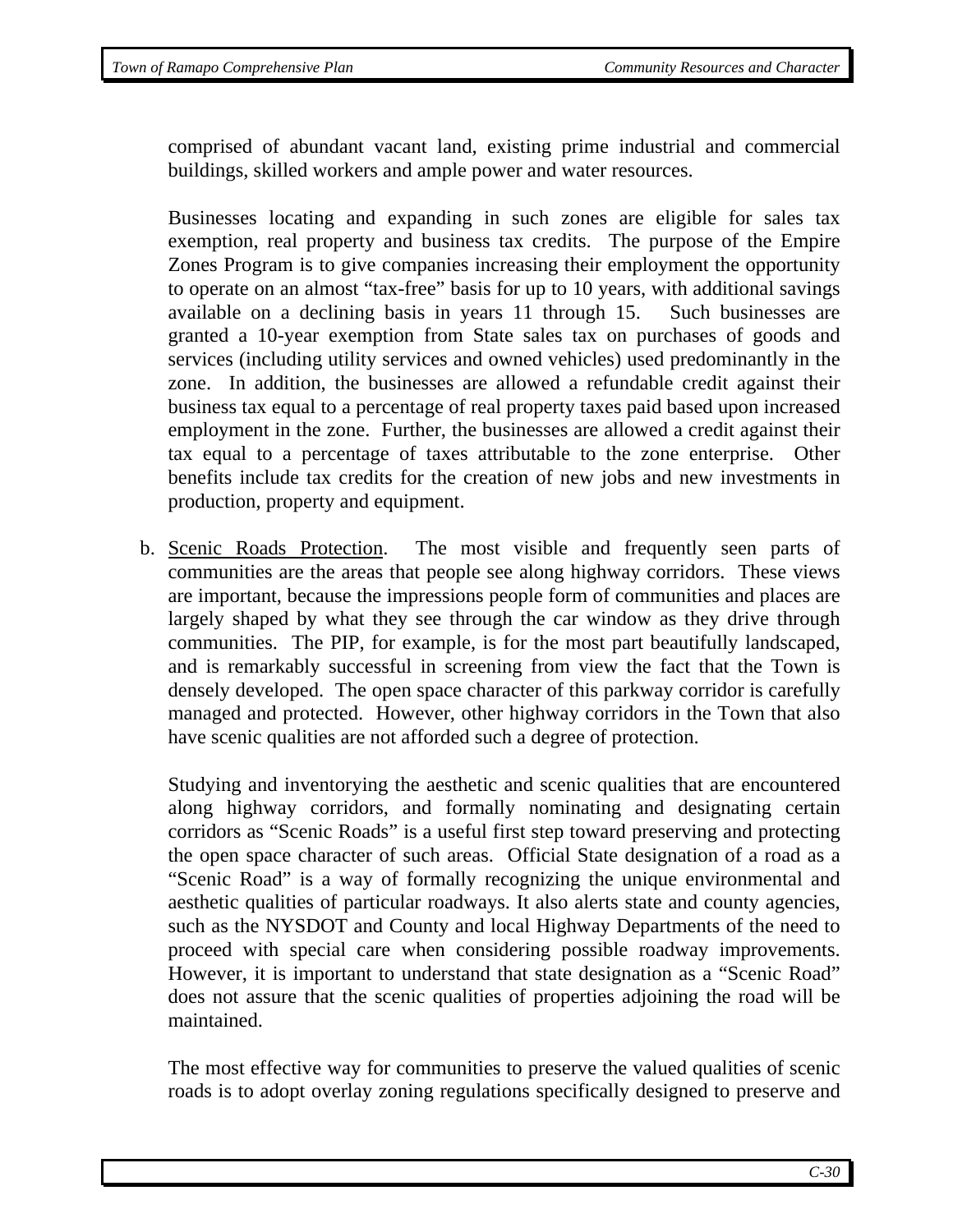protect those scenic qualities. Locally adopted overlay zoning applied to the corridor of a scenic road could, for example:

- ° Require that existing natural vegetation along the sides of the road be preserved wherever possible and that trees and shrubs be densely planted along roadsides to hide views of development.
- ° Require a permit for cutting down any trees larger than a certain size.
- <sup>o</sup> Prevent the removal or breaching of stone walls without permission.
- <sup>o</sup> Require that new buildings be sited so as to minimize their visual impact (e.g. prevent the construction of buildings on the tops of ridgelines and hills where they would be highly visible).
- <sup>o</sup> Prevent the placement of structures that block scenic views.

Johnsontown Road, Seven Lakes Drive and portions of Route 202 should be considered for designation as scenic roads.

c. Historic Preservation. Historic places are valuable to the Town of Ramapo. Because the Town's continued development will, naturally, occur partly on land previously used by humankind during historical or pre-historical times, the Town might see some of its historic buildings, sites and places lost to redevelopment. The Town should act affirmatively to prevent such loss.

The Town of Ramapo should declares it a public policy to preserve the buildings, structures, historic districts, areas, and sites within the Town that are significant in the history, architecture, archeology or culture of the nation, this State and its communities.

To accomplish this goal to the fullest extent possible, the Town should enact local law enabling it to carry on local historic preservation activities consistent with General Municipal Law § 119-dd.

After that prerequisite step, the Town should arrange to be designated a certified local government (CLG) under the statewide historic preservation program of the State Office of Parks, Recreation and Historic Preservation (OPRHP). Certified local government (CLG) status will enhance the Town's historic preservation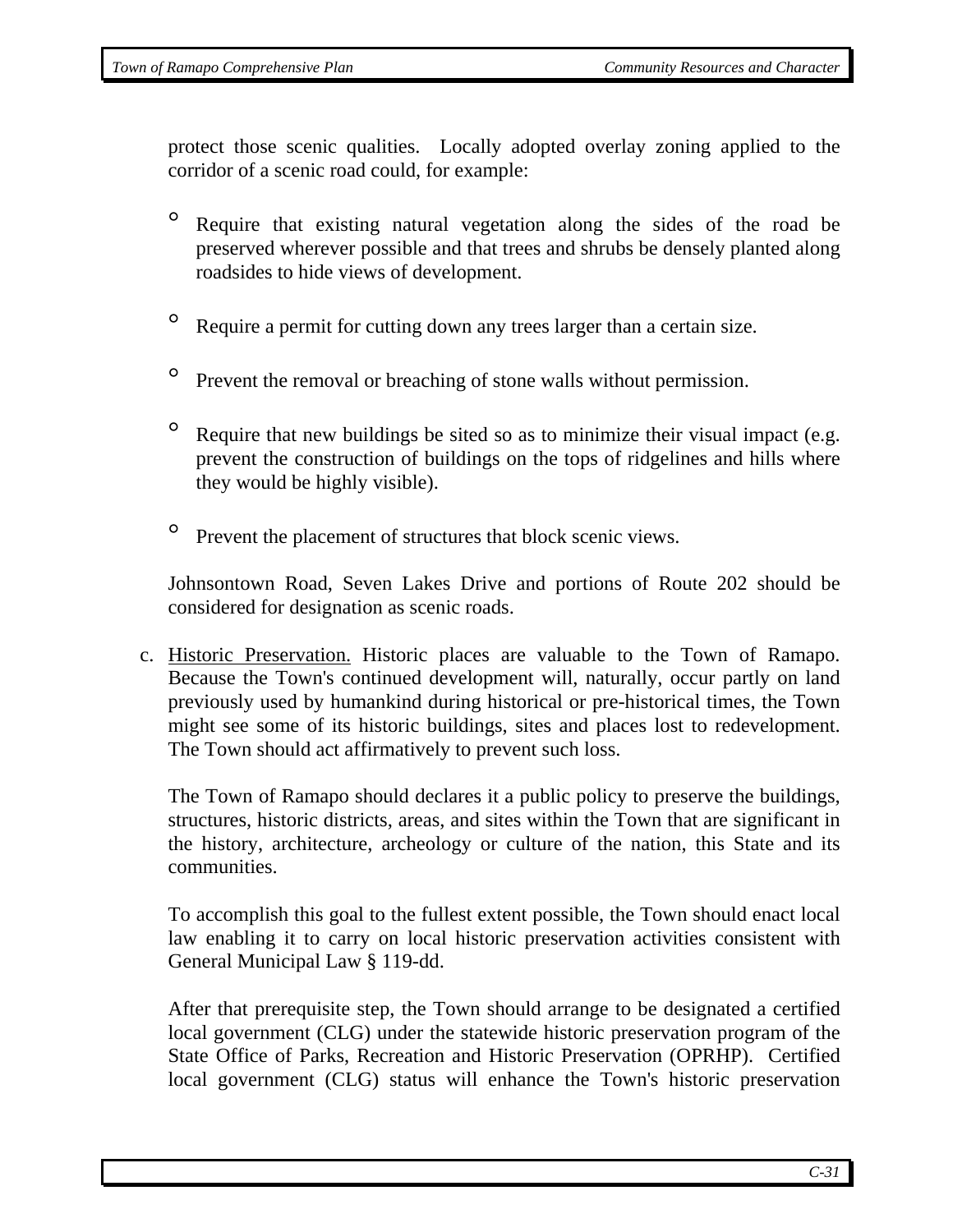efforts because OPRHP provides CLGs with information, technical assistance and grants of money. OPRHP manages all nominations to the State and National Registers of Historic Places.

To help plan its preservation efforts, the Town should also undertake an inventory of historic places within its jurisdiction.

- d. Noise Regulation. The creation of excessive and unreasonable noise is a detriment to the comfort of residents and enjoyment of their properties. Restricting excessive and unreasonable noise that disturbs the quiet, comfort or repose of a reasonable person of normal sensitivities is a legitimate exercise of a municipality's police power. The most commonly mentioned sources of excessive noise in a community like Ramapo include noise associated with lawn maintenance (e.g., lawn mowers, leaf blowers, etc.), public address systems associated with schools and camps, and construction activity. Communities most commonly address such issues through limitations on noise levels and limitations on the hours of operation of noise producing activities. The Town should review its existing regulations to ensure that they adequately protect the public from excessive and unreasonable noise.
- e. Community Identity. The Town should secure funding for new gateway signs and plantings at the key entrances to the Town to create a positive image upon entrance into the community. Local civic groups, businesses and residents should be encouraged to sponsor the purchase and maintenance of the gateway sign and plantings, once installed.
- f. Public Lighting. The Town should coordinate efforts to improve lighting for illumination of sidewalks, walkways and pedestrian street crossings, public spaces and buildings in the Town. Lighting should be at the appropriate levels of illumination to address safety and security concerns, without causing unnecessary glare (for pedestrians and drivers) and/or competition among light levels.
- g. Utility Wires. The Town should work with the utility companies, State Department of Transportation and County Department of Public Works to bury existing utility wires, remove the utility poles and require underground placement for new utility lines in the along major roads in the Town.
- h. Telecommunication Towers. The Town should continue to reduce the impacts of telecommunications towers through the appropriate use of its telecommunication ordinance and through coordination with the County and other municipalities in